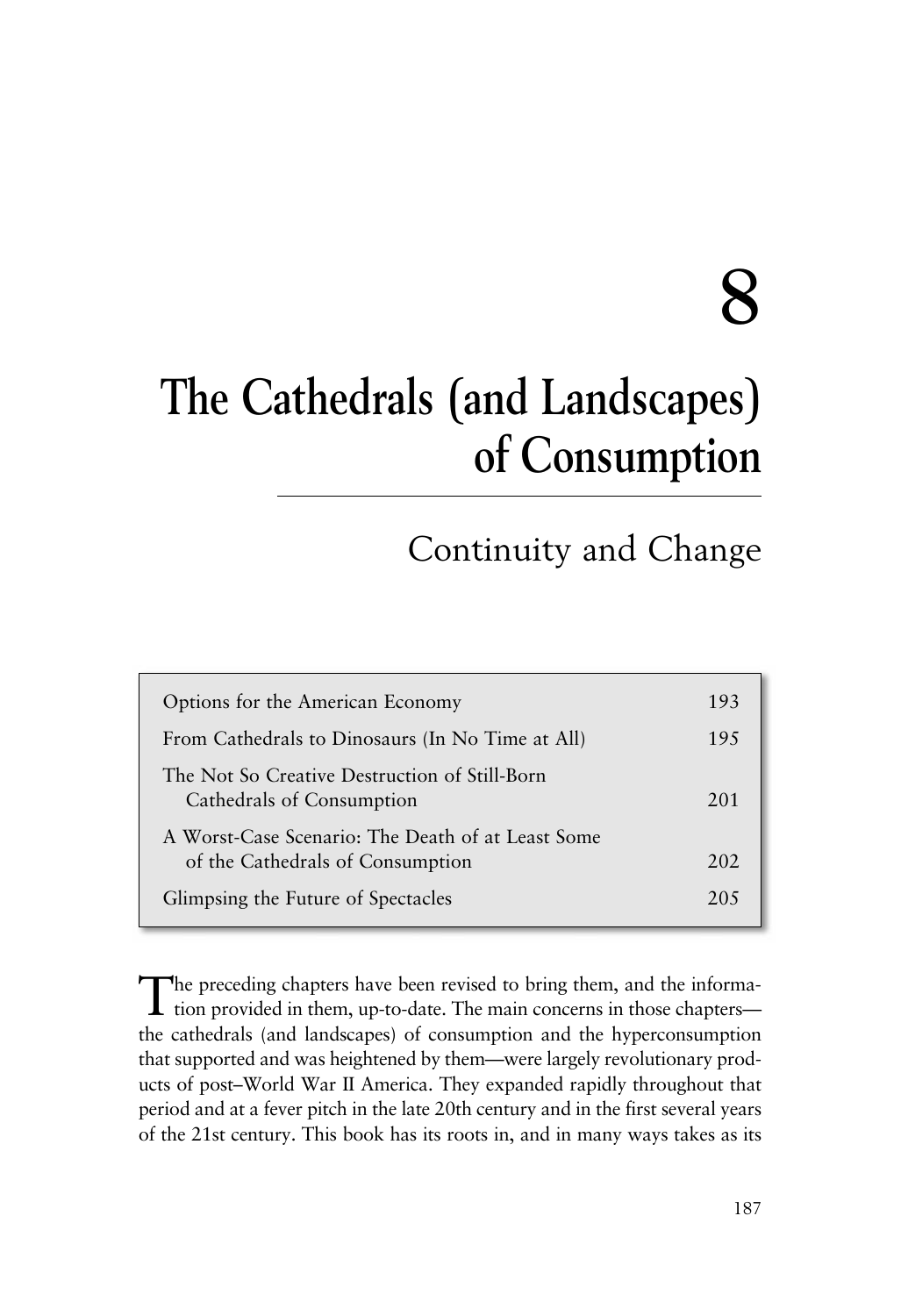subject matter, the heyday, even the excesses, of a consumer society and more generally an economy that had continued to boom until late 2007 and the onset of the Great Recession. Indeed, these extremes, especially in consumption, were major causes of that recession. Many of the economic excesses<sup>1</sup> that lay at the root of the current economic crisis have now been wrung out of the system, often with quite wrenching consequences. Of specific interest here is the fate of the cathedrals of consumption, some of which have become "monuments to excess," at least in the current economic environment.<sup>2</sup>

Some might argue that the revolution in consumption in general, and in the cathedrals of consumption in particular, has ended (as President Barak Obama put it in his first press conference: "The party is now over"<sup>3</sup>). Both consumption and the cathedrals of consumption have experienced recent declines and setbacks, and it is possible that those declines will be transformed into a long-term devolution where consumption retreats to levels not seen in decades and the cathedrals of consumption experience a period of decline, even regression. Some of those cathedrals will disappear not only because of the recession but also because of the irrational exuberance that preceded it and led to overbuilding and to a great deal of excess capacity (a problem currently being confronted by, among others, the global automobile industry). Others may be replaced by newer settings of consumption that overcome some of the weaknesses (e.g., the high cost to build and to maintain them) of their predecessors. We are also seeing efforts to find new uses for some of the cathedrals of consumption (e.g., for empty, or soon-tobe-empty, big box stores<sup>4</sup>). In some cases, we may even see true devolution as contemporary means of consumption are replaced by early modern consumption settings such as small, independently owned shops. In some malls (enclosed and especially strip malls), we already see shops that have been vacated by the chains being occupied by small independent entrepreneurs.<sup>5</sup> With the decline or disappearance of some chains, they have a better chance of succeeding, and mall owners are eager to have them occupy what would otherwise be dead space (a disaster from the point of view of mall owners). In some cases, the costs of renting or leasing have been reduced to meet the needs of small entrepreneurs.

The coexistence of the modern with the early or premodern (those small entrepreneurs, "mom-and-pop" shops) is often seen as one of the hallmarks of the postmodern. The revolution-devolution pairing is comparable to, and has some similarities with, the pairing of the modern idea of explosion with the postmodern idea of implosion by Jean Baudrillard. The implication is that we may be on the cusp of a postmodern era in which hyperconsumption (especially for the wealthy) coexists with less frantic forms of consumption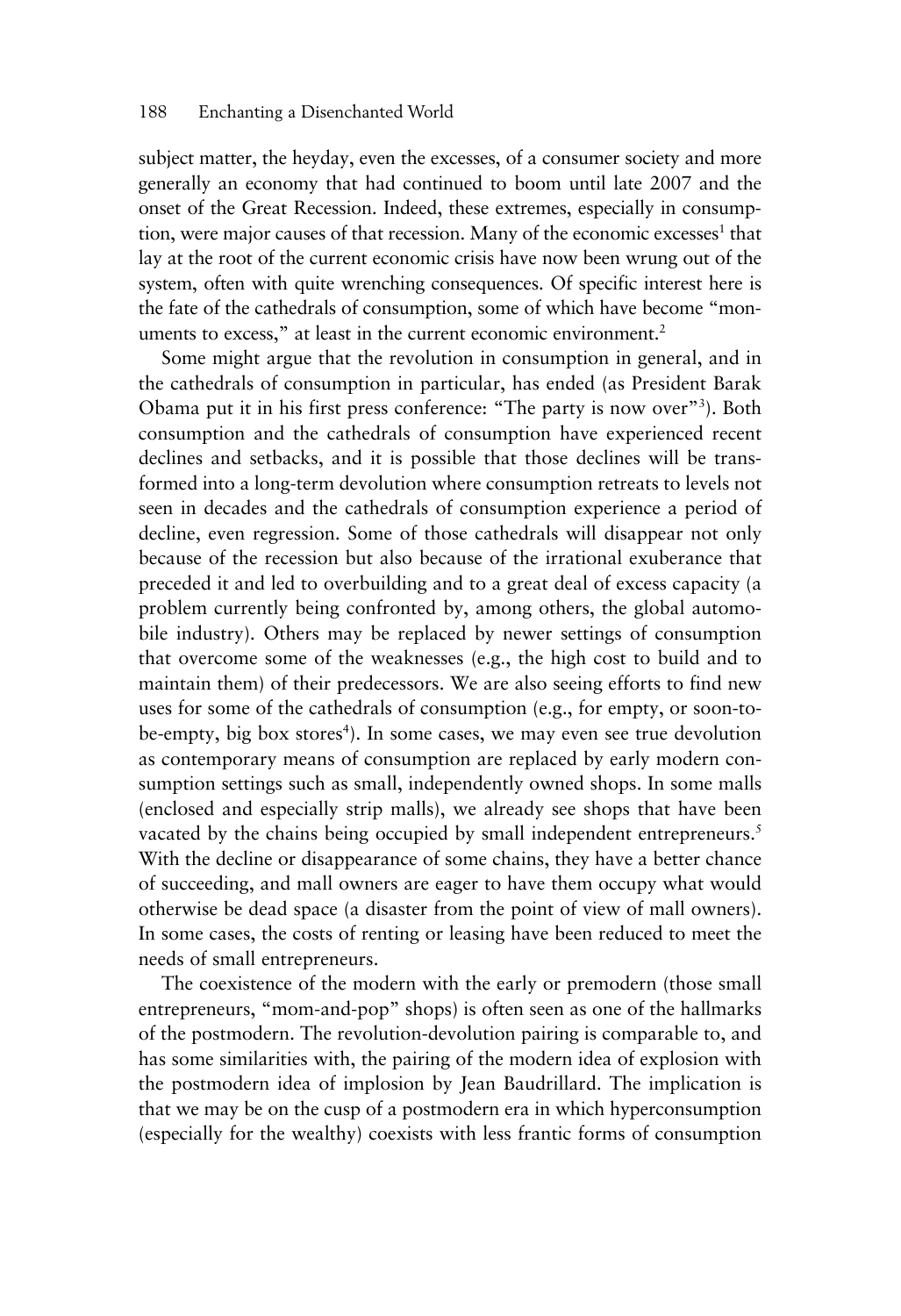and modern cathedrals of consumption coexist with, and may even be replaced by, early or premodern consumption settings.

It is in the United States that devolution is likely to be greatest because it is there that revolution in this domain started and reached its peak. Having risen far, the fall may well be great and with devastating consequences. Globally, however, we *may* witness *devolution while the revolution is still in its infancy.* This best describes the situation facing the casinos on the Cotai Strip in Macau and the hotels on Palm Jumeirah in Dubai, currently under construction or planned for the near future (see Chapter 7 for a discussion of both). Here we may well see a decline *before* a rise; devolution *before* revolution. This all sounds eerily postmodern.

The American, as well as the global, economy is at the moment highly fluid, and its future is, at best, murky. This is all particularly true of consumption and its excesses, especially hyperconsumption and the cathedrals of consumption that both helped to create, and fed off of, such excessive consumption.

In the past few years, we have certainly witnessed the decline of hyperconsumption and many of the cathedrals of consumption. Some of that decline, especially as it relates to the cathedrals of consumption, has been discussed at appropriate places throughout the preceding chapters. In this concluding chapter, however, we need to examine whether this is but another passing phase in the "boom and bust" history of (consumer) capitalism or whether this change is of a more permanent nature. Is this only a temporary decline, or are we witnessing the end of the era of continually escalating consumption and ever more spectacular cathedrals of consumption?

While it is difficult to answer those questions and, more generally, to predict the state of the economy in general, and consumption in particular, after the current economic crisis plays itself out, this book operates with several premises about the nature of that future, premises that lead us to see *both* change *and* continuity in the future of consumption and the cathedrals of consumption. First, people will, indeed must, always consume. Second, when the economic environment improves significantly, at least some people will once again begin consuming beyond their basic needs. Third, people have long needed, and will continue to need, settings (e.g., agoras, bazaars, arcades, grocery stores, supermarkets, shopping malls, online malls) in which to consume. Fourth, along with an eventual improvement in the economy and increased consumption will come a revival of many of the consumption settings of specific concern here—the cathedrals of consumption—as well as the revival of older and the development of newer and more innovative consumption settings. In the long run, in order to compete with one another, many of the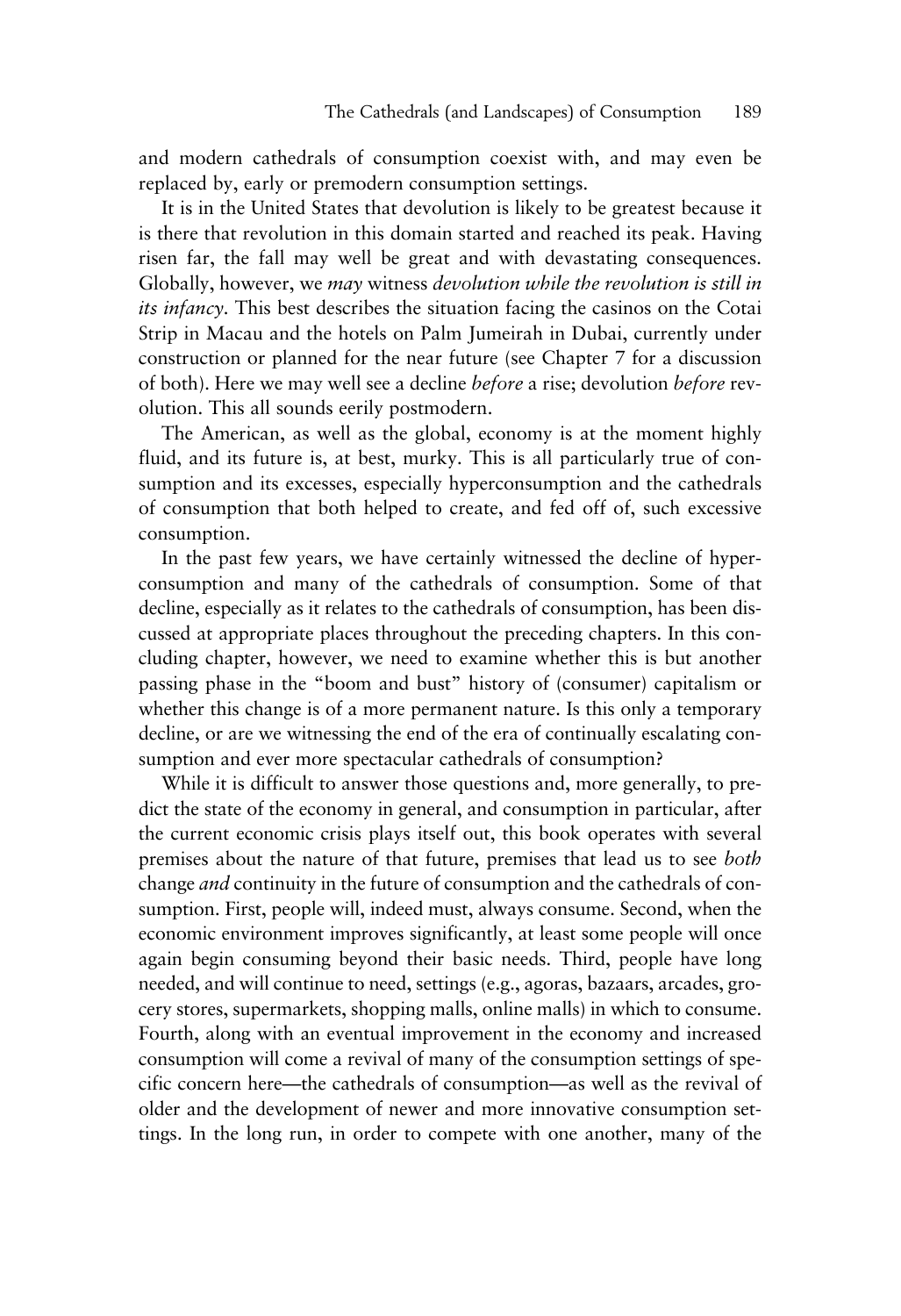cathedrals of consumption will be forced to engage in essentially the same processes described in detail in this book; that is, they will continue to seek to be more spectacular than their competitors.

That being said, it seems highly unlikely that any aspect of the world of consumption will return any time soon to the heights of its recent "glory days." The effects and the lessons of the ongoing economic crisis will continue to reverberate for years to come (as they did in Japan after a similar economic meltdown in the 1990s led to its infamous "lost decade"<sup>6</sup>). Thus, I think the possibility of the revival in consumption described above will be tempered by a number of factors. First, consumers have lost trillions of dollars, and much of it will not be recovered; this is money that will never be spent on consumption. Second, credit of all types will be much harder to come by for some time to come, and this will serve to tamp down consumption. Third, consumers are now reversing a long-term pattern and saving more, and the money being saved will not be spent, at least immediately, on consumption. Fourth, in addition to having less to spend on consumption, many consumers will also find their "need"7 to consume diminished (again, as in the Japanese case) by recent and continuing economic conditions. Fifth, cathedrals of consumption will continue to exist, but many will be forced by economic exigencies to abandon the kind of reckless spending we have seen epitomized in Las Vegas and Dubai and to find more economical ways of creating spectacles.

There are precedents for this. For example, as discussed earlier in this book, Wal-Mart and others followed the dictum of "bigger is better" and created massive hypermarkets. However, they found that what they created was simply too big; consumers could not and/or would not navigate these vast spaces. They were forced to backtrack to smaller, and less expensive, supercenters. The latter are still spectacular (especially spatially), but they are more manageable and are more economical to build and to run.

In light of the Great Recession, many superstores have opened smaller and more specialized shops. For example, OfficeMax (others doing this are Best Buy and Radio Shack) has opened three new Ink Paper Scissors stores in Seattle. They are about one ninth the size of a typical OfficeMax (2,000 vs. 18,000 square feet) and offer a small number of basic and more profitable products. There are many advantages to such stores—less space, lower rental costs, less inventory, fewer workers, easier to enter new (often smaller) markets, more rapid entry into a market (and exit if things don't work out), and most generally less risk because of lower investment. Such stores can also attract new customers attracted by the speed associated with shopping in small stores (shorter and easier to navigate aisles; shorter checkout lines) and who have been put off by the time needed to negotiate a superstore. Thus, in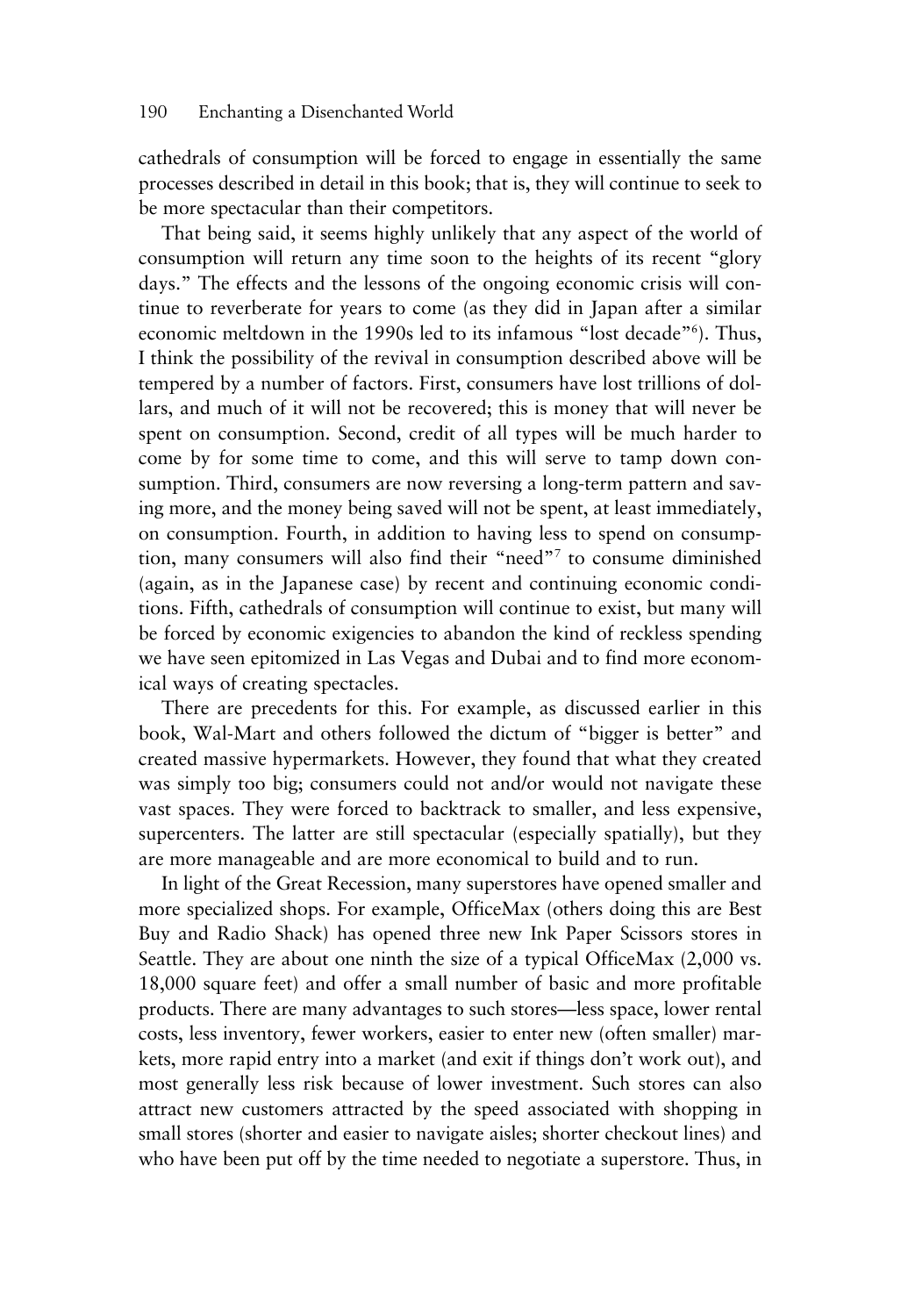at least some ways, "retailers are going back to their roots, evoking the corner store. At many new stores, personalized service is being emphasized, like explaining the features of a product."8 Said one corporate official, "Consumers want stores that are more convenient, less time-consuming and more personal. ... There is such a thing as too much variety."9 To some consumers, stores that return to some degree to their roots can be seen as offering a spectacle, albeit a very different one that is also far less costly to create.

A similar trend is the emergence of "pop-up shops."10 These are temporary storefronts that open for as little as a few weeks. Of particular interest here are those pop-up shops that offer low-priced and discounted products during these recessionary times. There is a kind of spectacle here as these shops come and go, as well as in the fact that some offer luxury and designer products.

The "dollar" stores are succeeding these days not only because of low prices but also because they are smaller than the superstores, the staff is more accessible, and the aisles are less crowded. One customer pointed out another advantage of the dollar store: "You don't have to navigate the bigbox parking lot."11

The idea of a more *economical spectacle* is central to this discussion. Such a spectacle seems like an oxymoron; producing a spectacle seems all about excess, including economic excess. However, while spectacles, especially as they apply to cathedrals of consumption like Las Vegas casino-hotels and modern cruise ships, are usually expensive (see Chapter 7 for a discussion of the opening of the Atlantis hotel in Dubai), it *is* possible to produce spectacles that are more cost-effective, that require fewer "bucks for the bangs," and that offer "more bangs for the bucks." For example, while implosion is employed to create a spectacle, it also can be used to create economies of scale. It is less expensive to manage a mega-mall than physically and geographically separate shopping malls and theme parks. Much greater use can be made of implosion as a way of limiting costs, while still producing a spectacle.

A real reflection of the tenor of the times, as well as an interesting example of an effort to create an economical spectacle, or at least one that appeared to be economical, was the opening production number of the 2009 Academy Awards show. Such numbers are always quite lavish, but cognizant of the Great Recession, the producers of the opening production number made it seem homemade, appear to be created on a shoestring budget. The backdrop for the number was "crude, supposedly garage-made cardboard sets."12 This was undoubtedly more appearance than reality, and the seemingly low-budget number actually was quite costly. Nonetheless, it reflected the new economic realities and the need to create at least the illusion of an economical spectacle. Many of the cathedrals of consumption to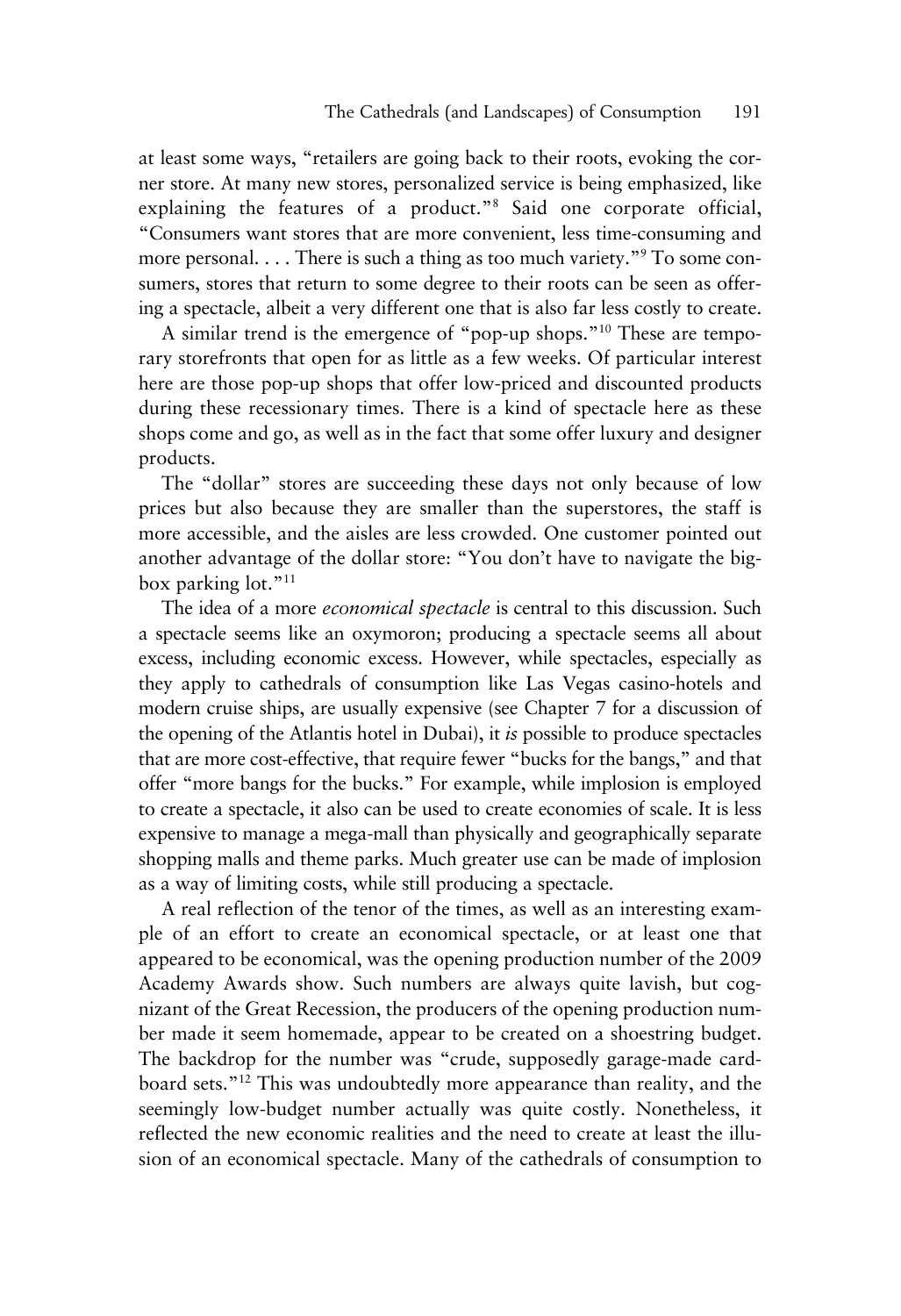#### 192 Enchanting a Disenchanted World

be built in the near future will be forced to do far more than create the illusion of being economical.

This concluding chapter, then, needs to reflect, and reflect upon, the above developments and prognostications. However, even though much has changed in the wake of the Great Recession, we must not lose sight of great continuity as well as of the fact that the basic sociological realities described in these pages remain operant. The processes (implosion, simulation, and manipulations of time and space) discussed in Chapters 5 and 6 will continue to be employed to create spectacles in the cathedrals of consumption, although they are likely to be modified, at least in the short run, to better fit the new economic realities and to be joined by other means of creating spectacle.

It is now clear that the massive expansion of the cathedrals and landscapes of consumption, as well as the hyperconsumption that lay at their base and characterized the West in general, especially the United States, and quickly spread to other parts of the world such as Dubai and Macau (see Chapter 7), was unsustainable in the light of the Great Recession. In Dubai, the fuel for the development of the Palm Islands and of massive resort hotels to be built on them was the explosion in oil prices (reaching nearly \$150 a barrel in 2008, declining to almost \$40 a barrel, but as I write in mid-2009 having recovered to over \$70 a barrel).<sup>13</sup> In Macau, long a gambling center, the expansion in casino-hotels was based on the boom in Las Vegas gaming and the ambitions of Vegas-based companies (e.g., the Sands, MGM MIRAGE) to become more important global players. An even more important factor in the case of Macau was the skyrocketing economy of China (of which Macau is, like Hong Kong, a special administrative region). In the United States, the growth in cathedrals and landscapes of consumption was fueled by a rapidly rising stock market, abundant credit flowing from banks and government agencies, and seemingly endlessly increasing home values. As a result, many American consumers were awash with money, and they also found credit easy to obtain to buy not only homes but almost anything else. Escalating home prices led banks to extend credit to consumers in the form of home equity loans (auto loans were also easy to obtain). The credit card companies were similarly eager to find new cardholders and to increase the credit limits of those who already had cards and had reached their upper credit limits. As a result, in 2008, Americans were in debt to the tune of about \$13 trillion in the form of mortgage (\$11 trillion), automobile (\$1 trillion), and credit card  $($1$  trillion) loans.<sup>14</sup> It is little wonder that the American consumer was labeled "the most over-extended consumer in world history."<sup>15</sup>

All of that excess (and much more) came to a screeching halt in 2008 with the near collapse of the American, and global, stock markets and of the world's banking, financial, and credit systems. Credit all but disappeared, and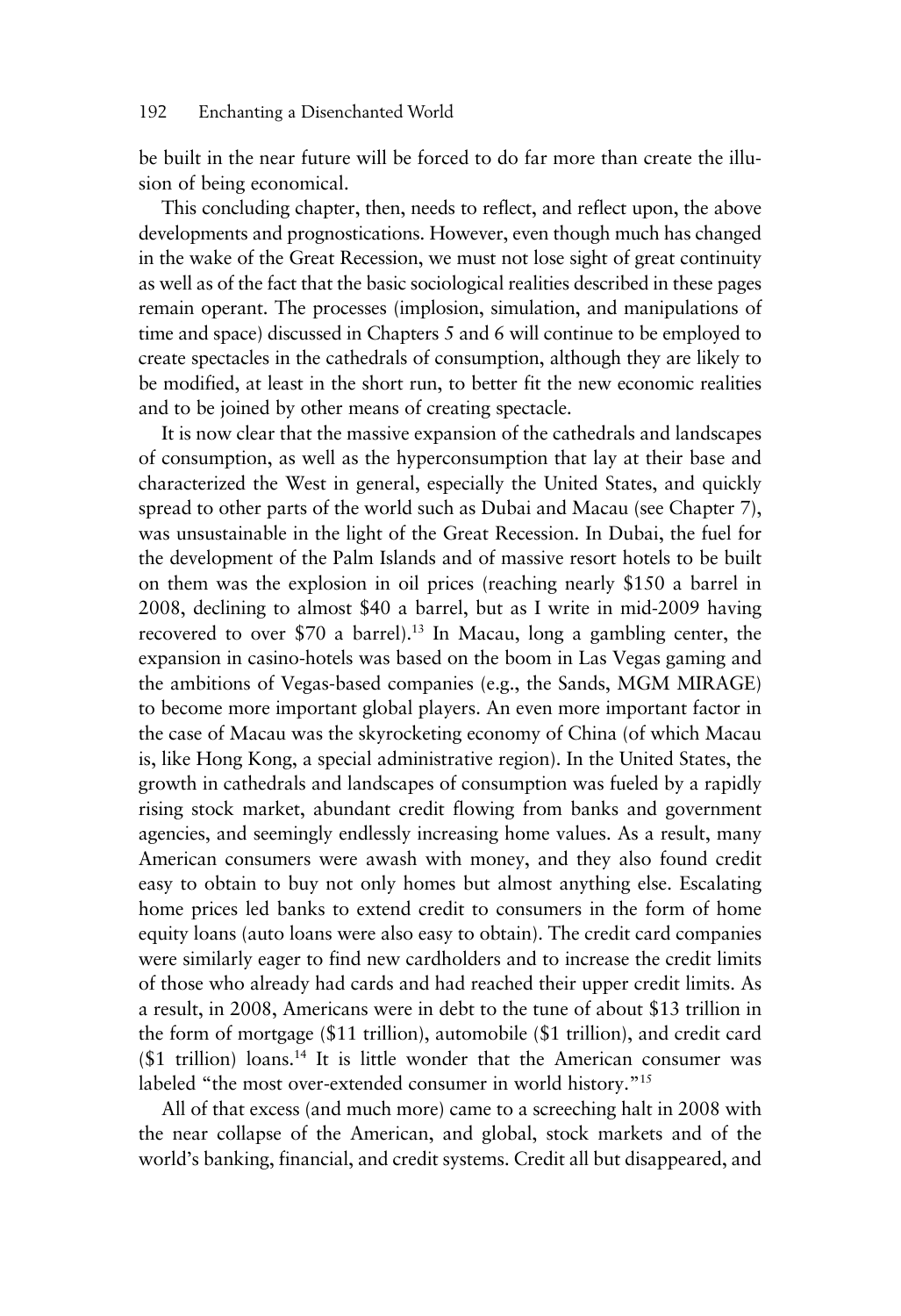banks (e.g., IndyMac, WAMU) either went belly up or refused to lend money, even to other banks. The banking crisis, like all of the other economic problems discussed here, had its origins in the United States but quickly became a global crisis, revealing the tight linkages among the world's economies and more specifically their leading banks and financial institutions.

More specific to our interests here is what happened to the leaders in the global casino-hotel business. MGM MIRAGE owns many of the premier casino-hotels on the Las Vegas Strip, including the MGM Grand; Bellagio; Luxor; New York, New York; and Mandalay Bay. It has other properties in the United States (including the Gold Strike in Tunica, Mississippi—see Chapter 1) and the MGM Grand Macau. It is also heavily involved (in partnership with Dubai World) in the new City Center project in Las Vegas (see below), which is in danger of bankruptcy. The stock price for MGM MIRAGE dropped from over \$60 a share at the end of March 2008 to just over \$2 a share in March 2009. The Las Vegas Sands Corporation (it owns, among others, the Venetian in Las Vegas, Marina Bay Sands in Singapore [opening in late 2009], as well as the Sands and Venetian, Macau) has experienced a similar dizzying fall from a share price of over \$74 to \$3.01 during the same time period. Since they were the most excessive, the Las Vegas casino-hotels (and their offspring) have experienced some of the most precipitous declines, but almost all the other major cathedrals of consumption have also declined (and, as we saw above, some have disappeared).

#### **OPTIONS FOR THE AMERICAN ECONOMY**

While it is clear that we are not returning in the near future to the frenetic pace of consumption (or banking, etc.) that existed in the first decade of the 21st century, are there viable alternatives for the American economy (and at least some other economies) to a return to at least a modified form of consumer society? The American economy has been dominated, sequentially over its history, by agriculture, durable goods-producing industries, service industries, and consumption. All not only had their day, but they all continue to coexist today and will continue to coexist in the future. However, over time, agriculture and goods production declined, while service industries became ascendant, as did the realm of consumption that was often facilitated by the service industries and service work. If those are America's four major economic alternatives, it seems clear that the United States is *not* returning to an economy dominated by agriculture or even to one in which goods-producing industry is preeminent (although alternative energy technology or the rebuilding of America's crumbling infrastructure may become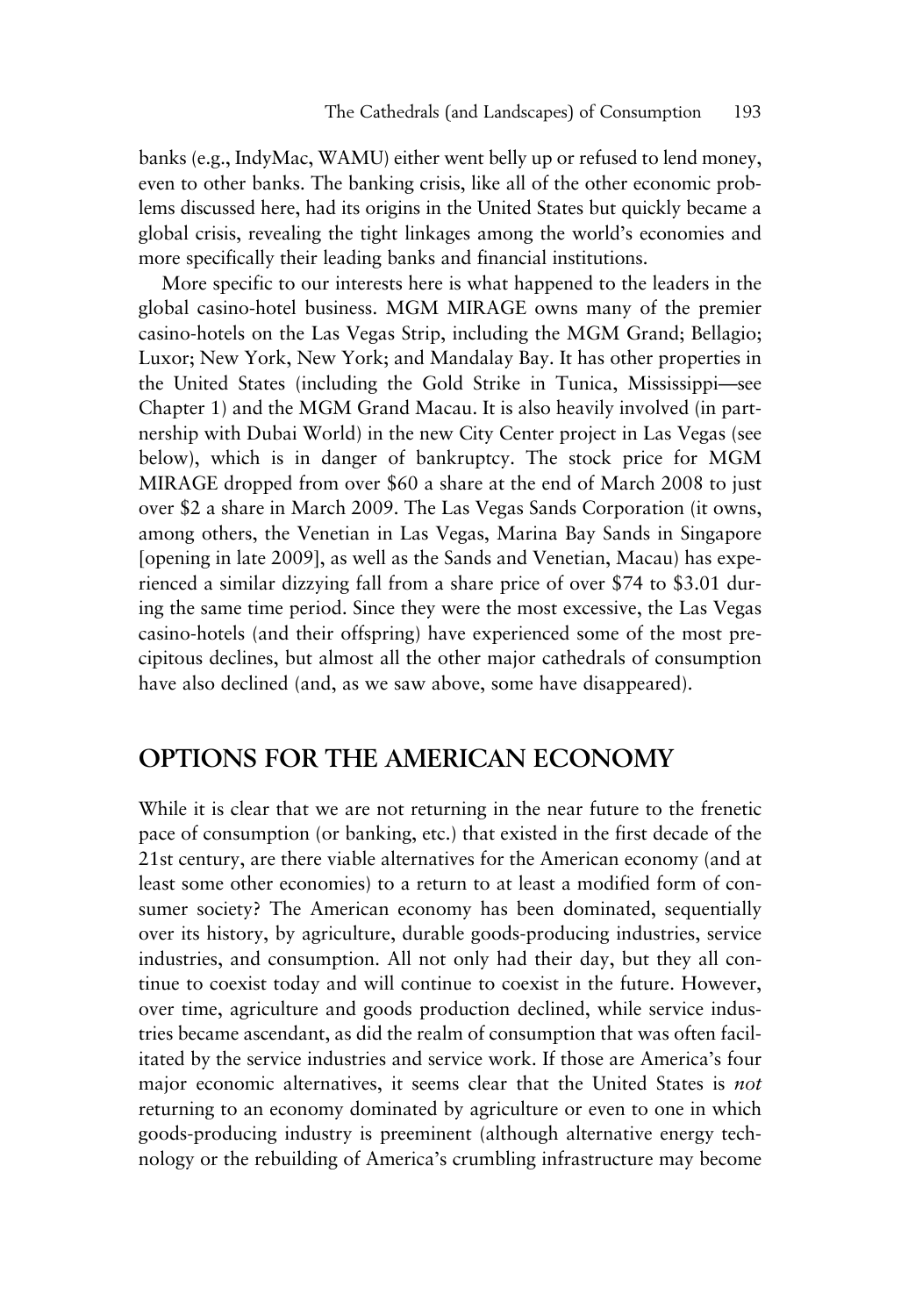growth industries). Agriculture is now just too efficient and high tech to employ all but a small portion of the American population (most of whom, in any case, would have a hard time returning to an earlier point of the nation's history and to working the land).

While it has declined, production of durable goods in the United States is not moribund. Bright spots include "civilian aircraft, drilling tools, telecommunications equipment, agricultural machinery and excavators."<sup>16</sup> However, various nations have captured other industries that America once dominated (textiles, tires, steel, automobiles). Those industries will be nearly impossible to recapture either because they are so advanced technologically and/or because they have employees who are willing to work for far less than Americans have been willing to accept, at least until now. However, while it is remote, it is not beyond the realm of possibility that America will enjoy an industrial renaissance and build even more technologically advanced factories where its citizens are willing, even eager, to accept wages that are closer to those earned by workers in Bangladesh or Vietnam.

It seems far more likely that we will see an array of efforts to restore America's service industries, consumer culture, and its cathedrals of consumption (in which many service workers are found), at least in some limited and greatly modified form. Much hope lies in the service sector, especially in the higher end, creative, $^{17}$  postindustrial<sup>18</sup> service jobs that require high levels of training and skill and rely on great creativity. However, the United States is facing stiff competition even in the area of service provision. Examples include the loss of call center jobs to India and other places in the world (the Philippines) and the outsourcing of many other jobs—some very high paying (e.g., radiology)—to many global locales.19 While some higher level service jobs exist in the realm of consumption, the latter is dominated by lower end service work ("McJobs" such as counterperson at McDonald's and card dealer at a casino-hotel).

From the 1950s on, the United States became the great innovator in the realm of consumer culture and exported interest in it, as well as many of its physical trappings (McDonald's, shopping malls, Disney Worlds, credit cards, exotic loans and investment vehicles, iPods, iPhones), to much of the rest of world. While service industries will continue to expand, a return to agriculture or heavy industry is highly unlikely. Thus, beyond the service sector (much of which is tied to consumption), there are few, if any, alternatives on the horizon in the United States but a return to a focus on consumer culture.

Of course, there are other, much more radical, alternatives such as completely reimagining our lives, our values, and the nature and structure of our society so that the economy shrinks and consumption occupies a far less prominent place in all of them.<sup>20</sup> We may yet see such a radical change, but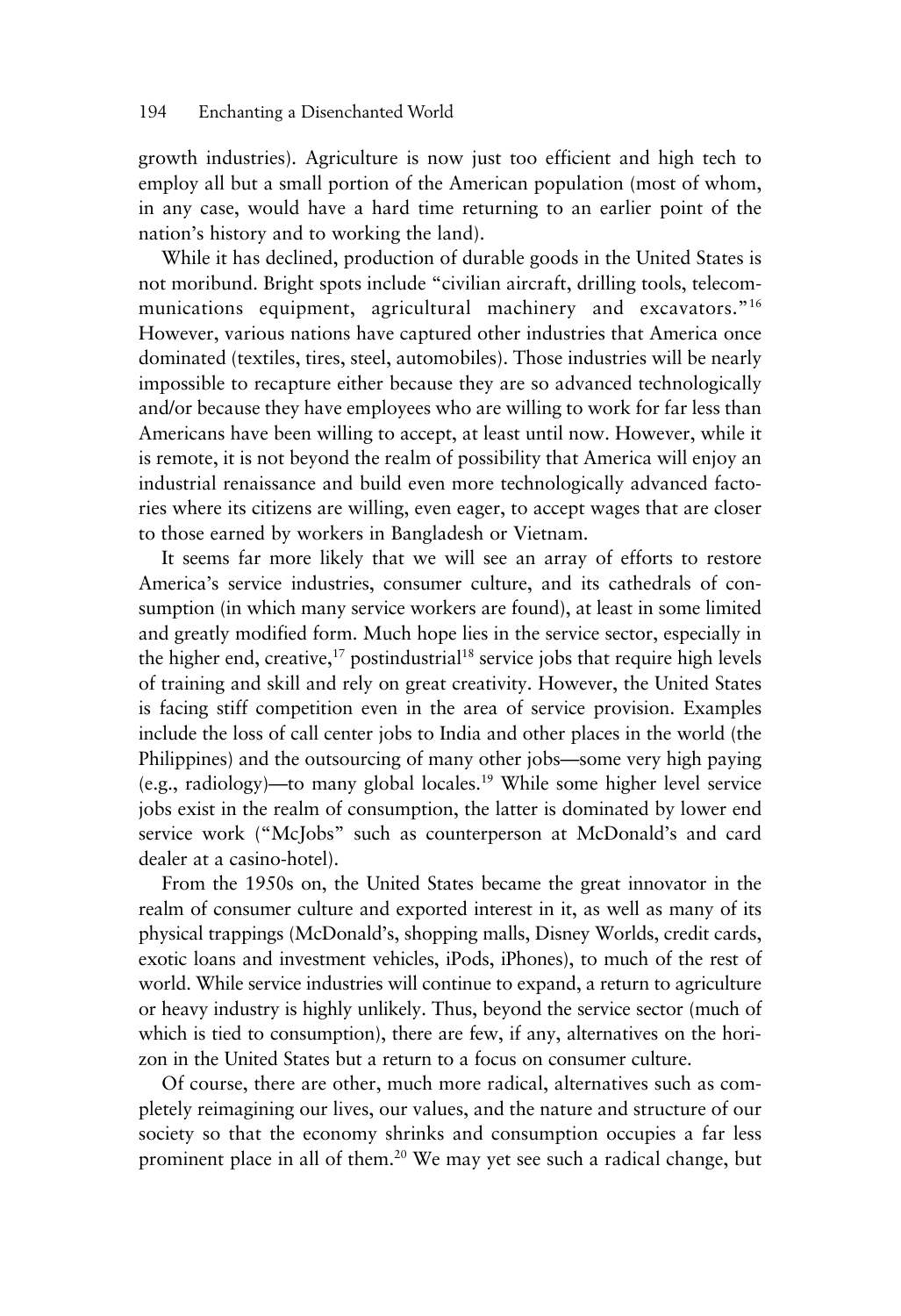it is going to require that the wall our economy has hit remain in place, or even become more of a barrier, for years, perhaps a decade or more (as was the case in the Great Depression and in Japan's lost decade). Failing that, what we are likely to see, as the title of this chapter suggests, is *both* continuity and change in the economy, consumption in general and in the cathedrals of consumption in particular.

#### **FROM CATHEDRALS TO DINOSAURS (IN NO TIME AT ALL)**

While the low-cost cathedrals of consumption (Wal-Mart, McDonald's, "dollar" stores<sup>21</sup>), those that offer economical spectacles, seem to be weathering the current perfect economic storm well, the higher end, especially the costliest to build and to maintain, cathedrals of consumption are experiencing the greatest difficulties. This is certainly clear in the United States in general, and Las Vegas in particular, as the epicenters of the development of the paradigmatic cathedrals/landscapes of consumption. By late 2008, visitor volume to Las Vegas was down 3%, and gaming revenue declined by over  $8\%^{22}$ ; in October 2008, revenue was lower by over 25% compared to October 2007; daily room rates were down over 14% for that same period. When one of the great cathedrals on the Strip—Wynn Las Vegas—opened in 2005, a bargain rate for a room was \$250 a night. The month after Encore (an adjacent casino-hotel also built by Steve Wynn) opened, rooms in January 2009 could be had for \$159 a night.<sup>23</sup> True to the need to be ever more spectacular, Encore, which cost \$2.3 billion to build, is three stories higher than the neighboring Wynn Las Vegas and features the original art of Fernando Botero, a 231-carat pear-cut Wynn diamond, and a nightclub that seats 3,000 people. Such a casino-hotel requires lots of visitors spending and losing enormous sums of money. That is going to be much more difficult to achieve in the midst of a deep recession. This has resulted in great economic pain, including a massive budget deficit for the state of Nevada, a drop in new construction of 92% from October 2007 to October 2008, a huge decline in housing prices, and a rise in statewide unemployment from a minuscule 0.4% to 10% by February 2009.

However, bigger problems confront new Las Vegas cathedrals of consumption that were planned, and on which construction had begun, or was even well along, before the plunge in the economy. Construction on the planned \$4.8 billion Echelon resort was halted in August 2008, with three of its towers having already reached 12 stories (one was to have been 55 stories). Other projects (e.g., the Fountainbleau) are on hold. However, some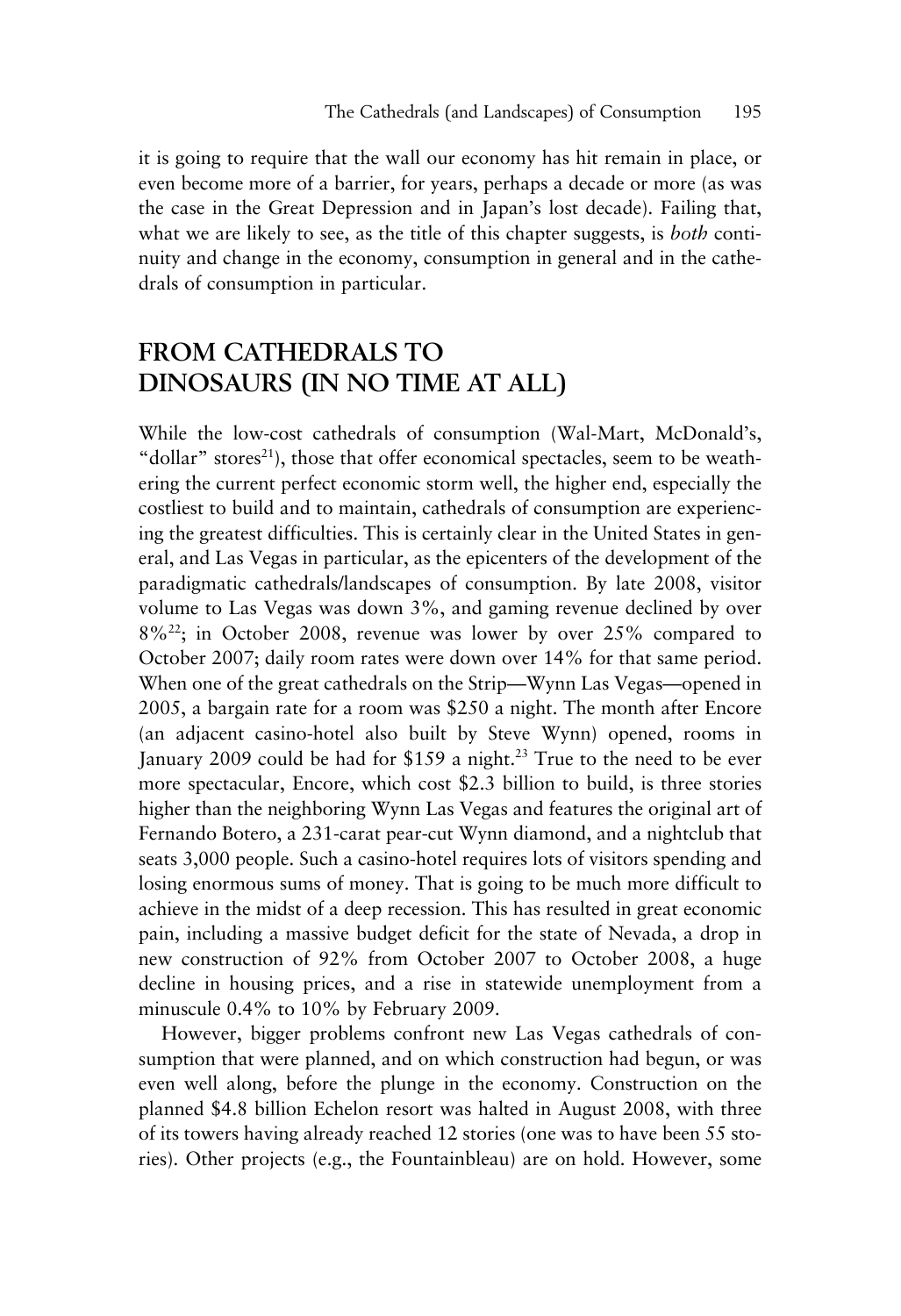huge projects were too far along and could not be held up or stopped. The nearly \$4 billion Cosmopolitan Resort and Casino, a complex of hotels, casinos, and condominiums scheduled to open in early 2010, was forced to file for bankruptcy. However, the bank that financed it (Deutsche Bank) decided that the project needed to be completed.

At the same time, an even larger and more spectacular \$11-plus billion project, City Center, a joint endeavor of MGM MIRAGE and Dubai World, is being built adjacent to the Cosmopolitan in Las Vegas (the two projects may eventually be combined). In keeping with the emphasis on size, it is reputed to be the most expensive privately funded construction project in the history of the United States. The first phase of City Center is to open in 2009, and the project as a whole is planned to eventually include, among other things, the following:

• The 4,004-room 61-story ARIA Resort & Casino designed by Cesar Pelli

• A 165,000-square-foot casino also designed by Pelli

• The Mandarin Oriental Hotel/Residences with 400 hotel rooms and 227 condominiums

• The Harmon Hotel/Residences with 400 hotel rooms and 207 condominiums

• The Vdara Condo/Hotel tower with over 1,500 units

• Veer, which will be twin, 337-unit luxury condominium towers

• The Crystals Mall will encompass a 500,000-square-foot retail and entertainment area under a "crystalline canopy"

• There will be \$40 million worth of modern sculptures and installations by world-famous artists<sup>24</sup>

While much else is planned for City Center (for example, a 2,000-seat stadium, its own fire station, and power plant), it remains to be seen how much of it will actually be built. Even if it is not fully completed as planned, it may encompass the last of the spectacular cathedrals of consumption and landscapes such as City Center that encompass several of them, in Las Vegas and the United States more generally, for some time to come. Unless the U.S. economy recovers far more dramatically in the next few years than is anticipated, it is likely that City Center will, at the minimum, face a rocky start.

Thus, with existing Las Vegas casino-hotels confronting a major downturn in business and others to be completed in the teeth of the continuing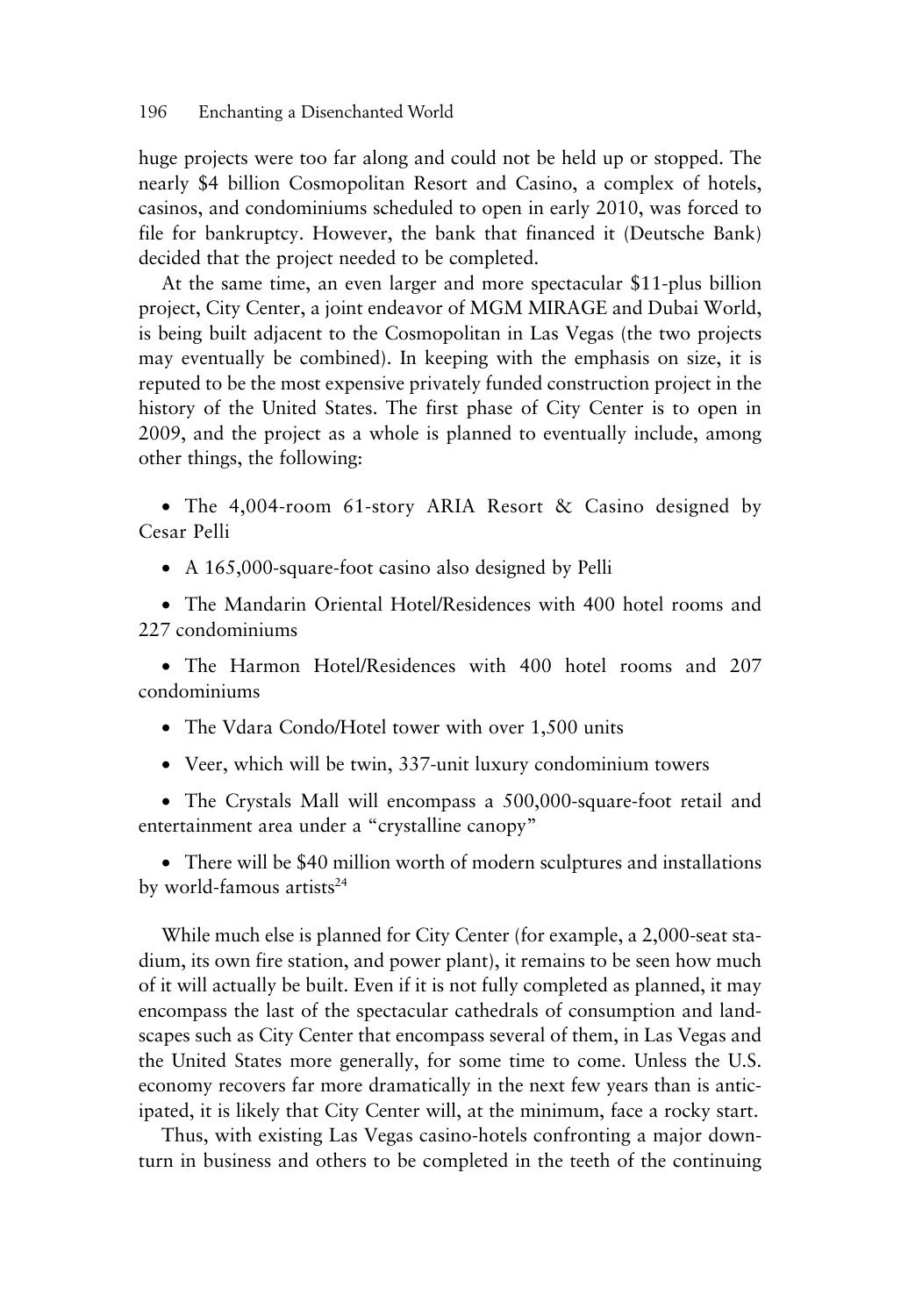economic crisis, it may be that at least some of these cathedrals of consumption should be better seen as *dinosaurs* of consumption. As was the case with the real dinosaurs of yore, they are in imminent danger of extinction. They are huge and enormously expensive to build and to maintain. Hotel occupancy needs to be high, if not near capacity, and the casino floors must be flooded with gamblers, especially high rollers. However, occupancy rates are down, and bettors, even well-heeled ones, are not coming in as great numbers and tend to be wagering less. The casino-hotels relied on competing with one another in terms of the magnitude of the spectacles offered. They could afford to do this and continually up the ante by offering ever greater spectacles because they simply passed the cost of the spectacles on to consumers in higher room rates, higher prices for food, more money spent on goods in pricey shops and malls, and, most important, ever greater sums lost in the casinos. However, in tough economic times, the casino-hotels have had to resort to something that they have long resisted—competing on the basis of price rather than spectacle.

What has happened, and is happening, in Las Vegas can be understood from the perspective of Paul Baran and Paul Sweezy's theory of "monopoly capital."25 As Marxists, and writing in the 1960s, Baran and Sweezy focused on production, but their thinking can easily be applied to consumption. In an earlier era of "competitive capitalism," entrepreneurs competed with one another on the basis of price; the ones that offered the lowest prices were able to win out over their competitors. The problem with this is that it served to reduce profits or, in the case of "cutthroat" competition, all but eliminate them. Furthermore, many capitalists were driven to the wall, and some were forced out of business as a result of this kind of intense price competition. As capitalism rationalized, an increasing number of capitalists came to the realization that such price competition was self-destructive. The focus increasingly shifted to "sales" competition where the emphasis was on outdoing the competition on the basis of things like advertising and packaging rather than on the basis of a lower price. It was sales techniques such as these that came to draw in consumers, *not* low prices. Prices could be kept high while the cost of these sales efforts and mechanisms could be passed on to the consumer. The result was not only a less vicious economic environment but also higher profits to the capitalist producer than under a regime of price competition.

The modern, highly spectacular cathedrals of consumption came of age in the era of the dominance of sales competition in the production arena. As a result, and taking their lead from the dominant players in the realm of production, cathedrals of consumption tended to focus on sales rather than price competition. Thus, Las Vegas casinos, cruise ships, fully enclosed shopping malls, and so on concentrated on building bigger, better, and more expensive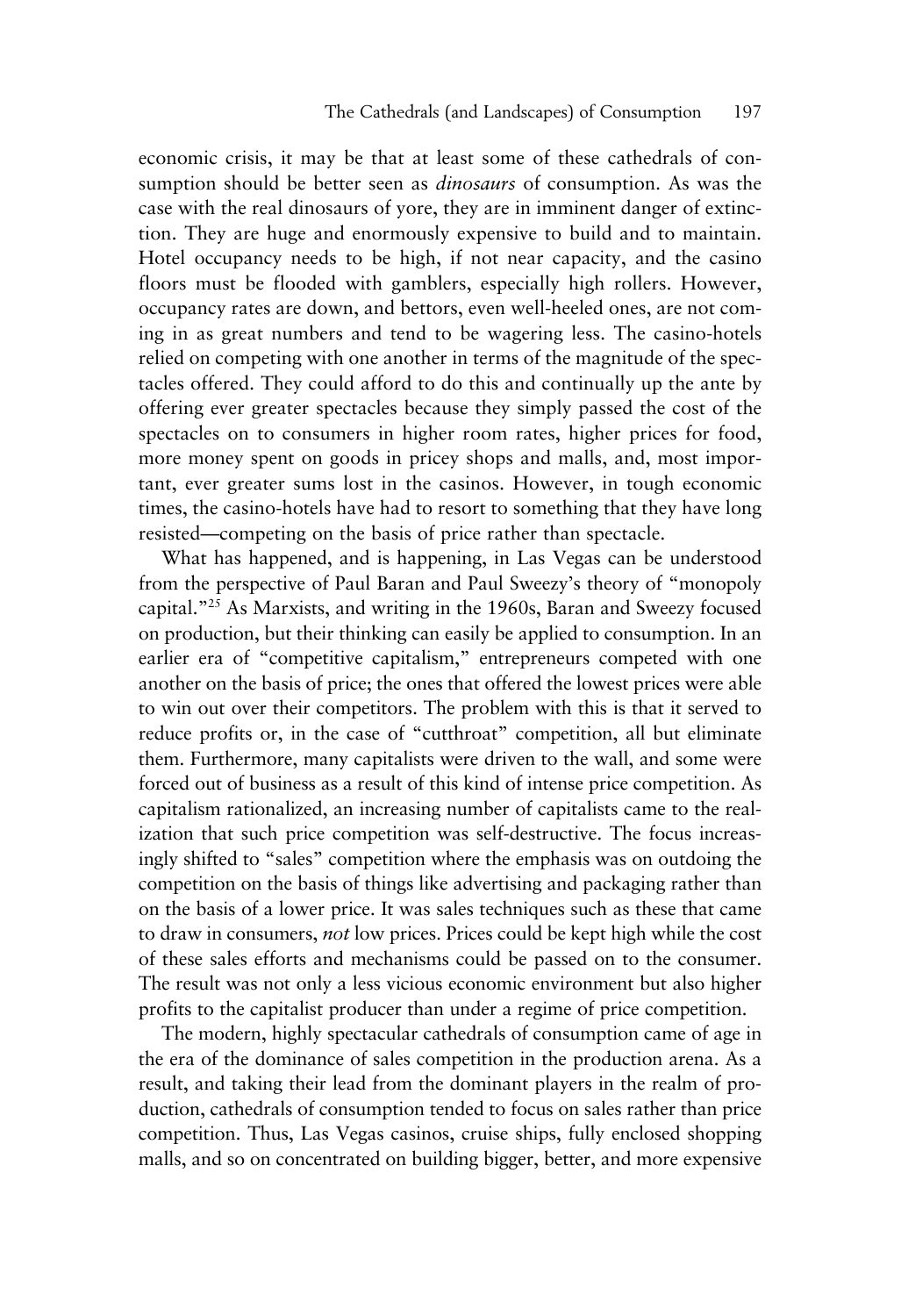consumption sites. The latter was their distinctive contribution to sales competition in the consumption arena, whereas in the production realm, such competition focused on design, advertising, and the like (these were not ignored by the cathedrals of consumption). These massive expenditures were made possible by the belief and longtime reality that those costs, no matter how massive, could be passed on to consumers who would willingly pay higher prices for the privilege of being "allowed" to consume in such palatial settings. Now, however, these consumption settings, like many of their predecessors, are being forced to rely less on sales competition and to focus more on cutting prices and being more competitive in terms of price.<sup>26</sup>

In fact, Las Vegas recently launched a new promotion, "Vegas Right Now," which seeks to increase the number of visitors by offering discounted hotel rooms, tickets to shows, and spa packages. Room prices are down all along the Strip, and promotions are rife (a free buffet meal with a room rental; discounted and even free show tickets at the major hotels). This may succeed in bringing more visitors to Las Vegas, but those who come as a result of lower prices are not likely to be the big spenders and high rollers who are required to support the massively expensive cathedrals of consumption. These cathedrals, built during the heyday of Las Vegas, may become dinosaurs ill suited to survive in this new economic climate. They may simply be too big and too expensive, employ too many people, and be too costly to operate. If the current downturn is brief, most or all will survive and perhaps thrive once again. However, if the downturn is severe, at least some of these cathedrals may, indeed, become dinosaurs and follow the "real" dinosaurs into extinction. Especially vulnerable are the ones currently under construction and nearing completion. Where will a sufficient number of the needed tourists, gamblers, and condo purchasers come from? The newer, very expensive casino-hotels (e.g., Encore) will also have great difficulty in this environment, although it may be that the very wealthy are best positioned to weather the economic storm and still afford such luxuries. The wealthy and near wealthy will allow the high-end casino-hotels (e.g., Bellagio) to survive and maybe even prosper. It may also be that the older casino-hotels on the Strip (e.g., Caesar's Palace) that have long since earned back their capital investments are in a good position to survive. They are better able to compete on a price basis and still earn a profit. Also likely to survive are the least expensive casino-hotels (e.g., Circus Circus, where, at this writing, rooms can be had for \$29 a night). However, the older the casinohotel (and both Caesar's Palace and Circus Circus are in this category), the more modest the spectacle being offered, at least in comparison to the newest casino-hotels. While this is a source of their price advantage, will it attract enough consumers to them and to Las Vegas as a whole?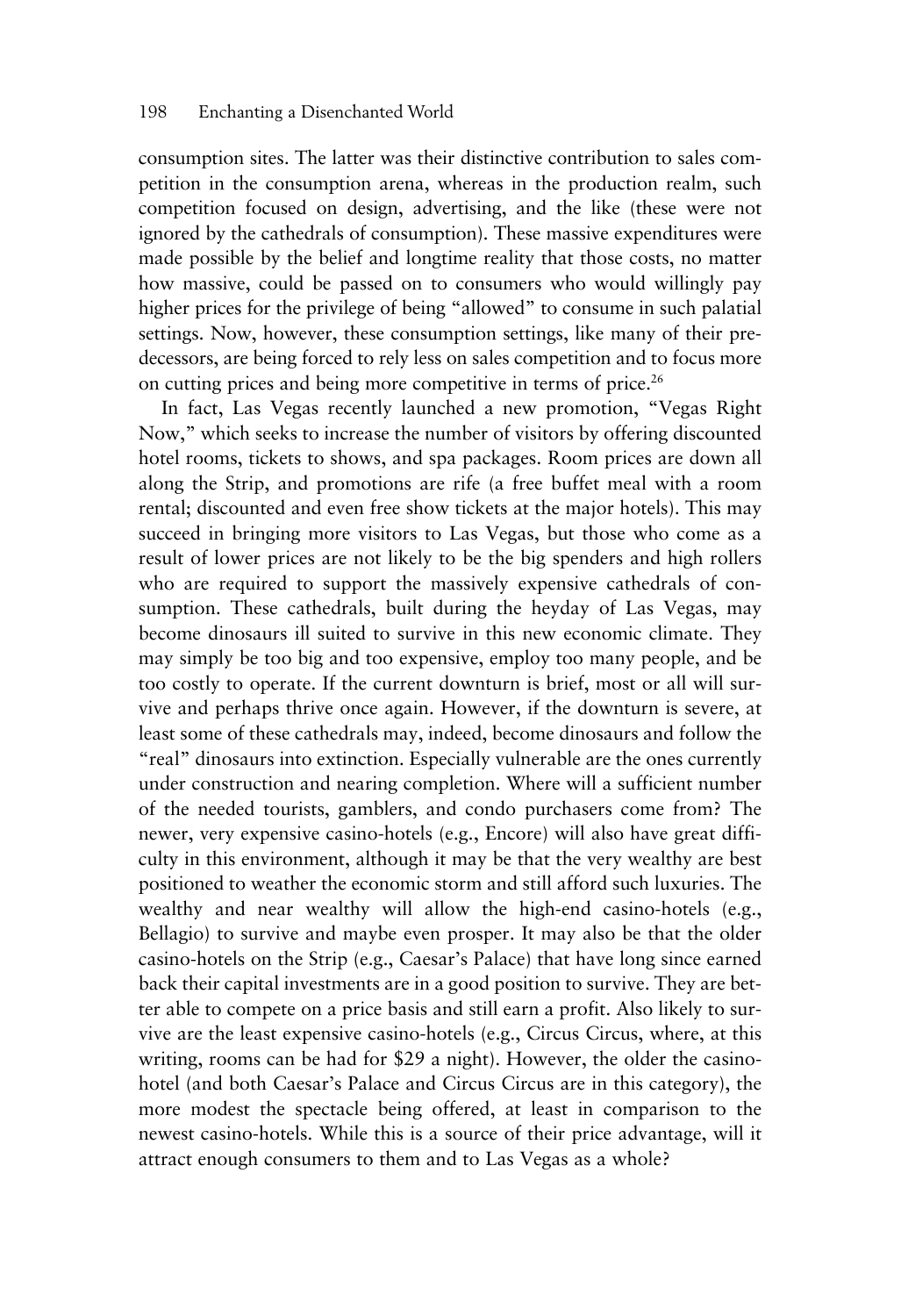It also could be argued that continuity is traceable to the fact that many of these casino-hotels are, like banks and financial institutions such as Citibank, AIG, Fannie Mae, and Freddie Mac, "too big to fail." While the failure of some of these casino-hotels would be catastrophic, especially for Las Vegas and Nevada, it seems unlikely that either the city or the state would have the funds needed to rescue them. It seems even more unlikely that the U.S. government would rescue them; the public uproar over saving such centers of gambling and other "sins"<sup>27</sup> would be enormous. However, as in the case of City Place, large investors may well find it in their interest to continue to pump money into the casino-hotels with the hope and expectation that their fates will improve in the future.

While the problems are most extreme in Las Vegas, probably because the cathedrals there were, at least until very recently, the most spectacular (and spectacularly expensive), they are also afflicting the other spectacular cathedrals of consumption. Cruise lines are responding by offering low-price promotions; the Disney cruise line is allowing children to travel free. Cruise ships have an advantage because of the perception, or the reality in some cases (if those who cruise do not purchase expensive add-ons such as side trips at various ports of call), that their package rates are a bargain, or at least allow the travelers to have a clearer sense of just what their total costs will be.<sup>28</sup> Nevertheless, many of the most popular cruise ships are huge and must attract thousands of customers every week, at least in season. The ships themselves are expensive and costly to operate, requiring large crews to handle the thousands of passengers.

Shopping malls throughout the United States (there are about 1,500 of them) and elsewhere have seen declines in the number of customers visiting malls, the amount spent per customer, and the total amount of business. They have responded by offering sales, promotions, contests, and so on. However, malls are plagued by an increasing number of empty shops (a devastating sight in malls that adversely affects the spectacle they are endeavoring to create), and many of these shops are outlets of chains that are retrenching or themselves going out of business.29 Closed shops mean less revenue to the mall owners and make it more difficult for them to survive. Many malls are themselves in danger of closing, are in the process of closing, or have already closed (see www.deadmalls.com) as a result of the recession.<sup>30</sup> Also contributing to mall closures is the credit crisis associated with the recession and the inability of malls to get needed financing or refinancing. The result is the proliferation of "dead malls" such as the Randall Park Mall outside Cleveland, Ohio, which closed in late 2008.<sup>31</sup> However, strip malls and even fully enclosed, "big box" malls have been experiencing problems for some time. Part of the reason is that too many of them were built (retail space per capita in the United States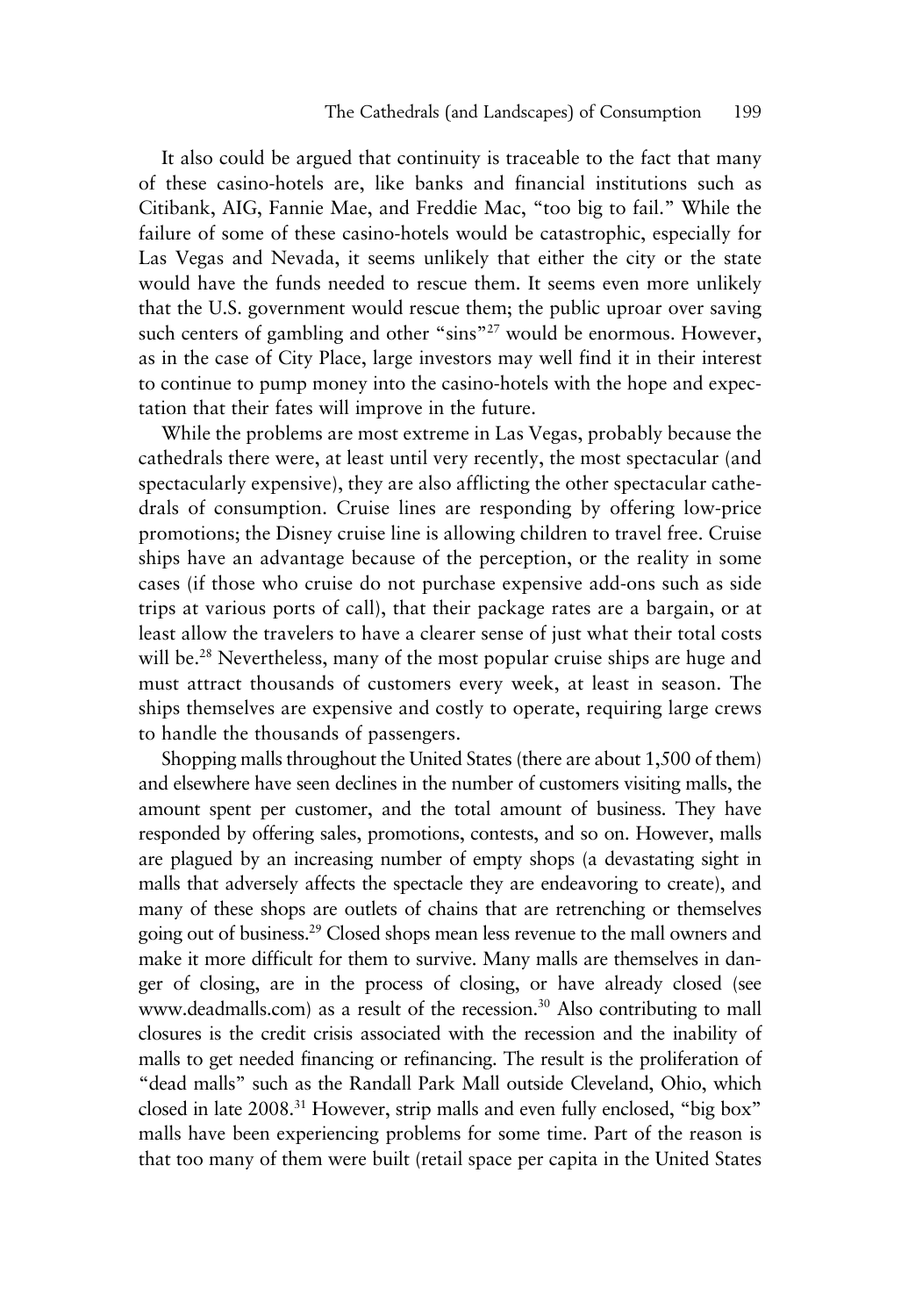doubled between 1990 and 2005, but consumer spending, adjusted for inflation, rose only 14% during the same period<sup>32</sup>), and many were just too big; they are also losing business to other spectacular shopping sites such as "lifestyle" open-air malls (e.g., Easton Town Center in Columbus, Ohio [see Chapter 7], which is, as we've seen, having its own problems).

One of the major developers of malls, the Mills corporation, experienced severe economic difficulties and was taken over in 2007 by Simon Property Group (and Farallon Capital Management)—the company is now called The Mills: A Simon Company (General Growth Properties, the largest mall owner in the United States, is deeply in debt and announced in April 2009 that it was filing for bankruptcy). Mills had built a number of the United States' biggest and best-known malls (e.g., Sawgrass Mills, Potomac Mills, Ontario Mills), and it had constructed malls elsewhere in world, including Spain, Scotland, and Canada. At the time of its sale, Mills was building a spectacular new mall—Meadowlands Xanadu—just outside New York City. The project was taken over by a private investment firm. It was originally scheduled for completion in 2007, but that has been pushed back until 2010 (certainly not likely to be an opportune time to open such a mall).

Xanadu is an interesting example of a *dinosaur of consumption in the making* (another is the *Oasis of the Seas* [see Chapter 6], which has been described as "a dinosaur—a floating emblem of a bankrupt era"33)—a shopping mall that may be extinct before it opens it doors. Even if it survives, it may be the "last shopping mall" of its kind, $34$  at least for some time to come. The fact that this mall seeks to be a spectacle is clear in its name, which comes from a poem by Samuel Taylor Coleridge, who describes Xanadu as a "stately pleasure-dome" built for Kubla Khan (based on Chinese emperor Kublai Khan). The mall will cost over \$2 billion to build, and it will encompass 2.4 million square feet of space.<sup>35</sup> Among the attractions imploded into that space are the following:

• A ski jump whose structure will also encompass a facility for indoor skiing and snowboarding

- An 18-screen movie theater
- A concert hall and live theater
- An extreme-sports store with an indoor wave pool
- A skydiving simulator

• A 286-foot Ferris wheel (the largest in North America) offering a view of the New York skyline

• A huge video screen in the sports area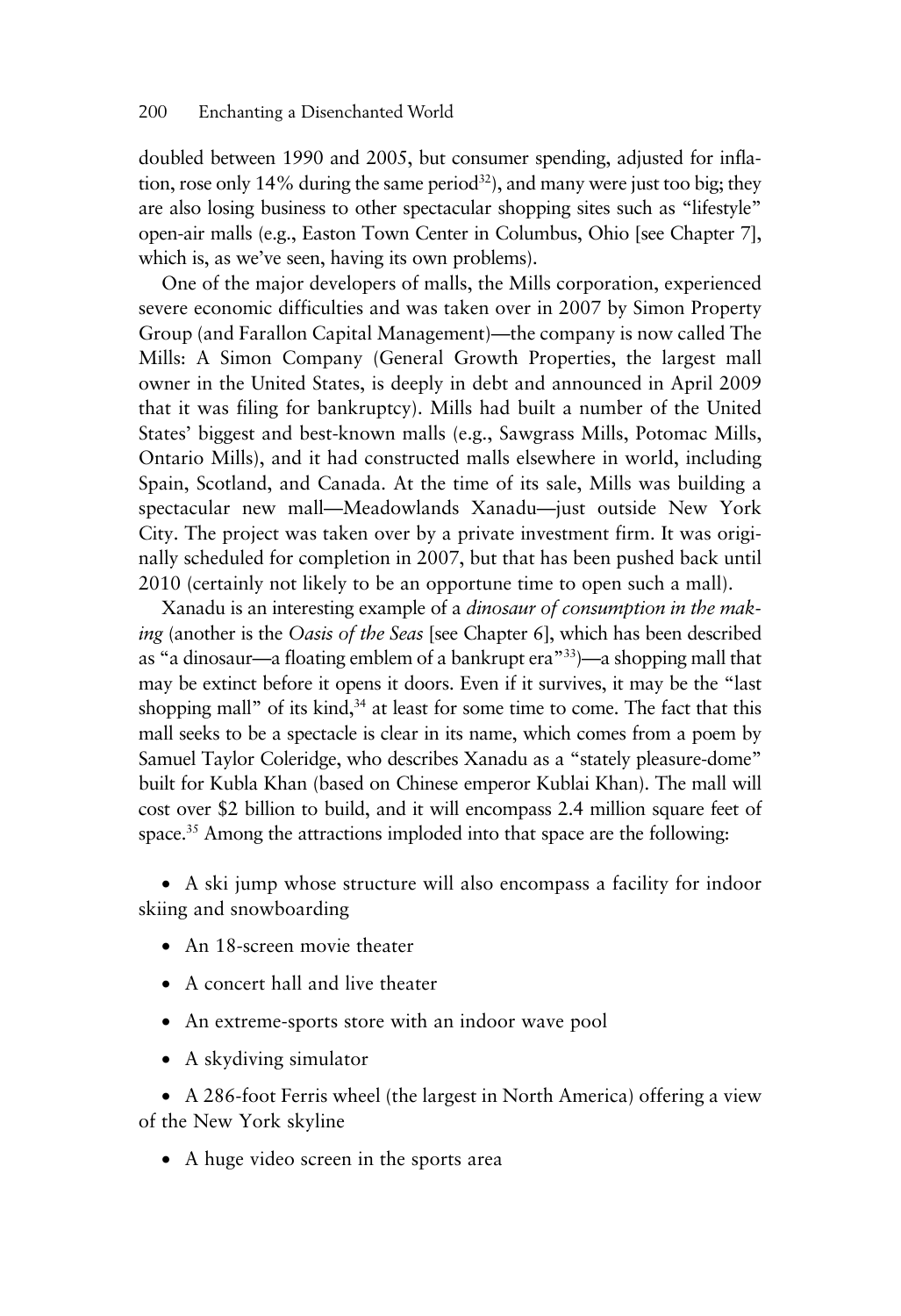- Five themed areas
- Children's Science Center
- Legoland Discovery Center

• Wannado City where children can play at being firefighters, police officers, and so on

At one time, all of this would have seemed quite normal for a new mall, but it seems very different in this new economic era. It seems more like a huge mistake akin to giving birth to a dinosaur when a gecko would be better adapted to the times. To top off Xanadu's problems is the fact that it is built in a monumentally ugly environment—the polluted wetlands of New Jersey and alongside the Jersey Turnpike—and it is itself described as horrendous: "a mishmash of big-box structures covered in aqua, blue and white tiles, with a little mustard yellow and brown thrown in to finish off the 1970s-nightmare look ... 'Looks like bathroom tile from the 1970s.'"36

While some restaurant chains (e.g., low-priced ones such as McDonald's, Taco Bell, and Subway) are thriving, others are not. Some of the chains in trouble are at the low end (e.g., Arby's, Krispy Kreme), but most are midrange, casual dining chains such as Applebee's and Outback Steakhouse (themed as an old-time Australian restaurant). Even high-end chains such as Morton's are struggling, in part because they have lost many of their expense account customers. As in the case of many cathedrals of consumption, the restaurant chains overbuilt, with the result that there are far more of them than are needed. A painful restructuring of the chain restaurant business is in process.37

Amusement parks, especially Disney's theme parks, may fare better in the current recession than many of the other cathedrals of consumption discussed here. In part, this is due to the fact that Disney World is such a cultural icon (but Las Vegas is, as well, and it is hurting). However, Disney theme parks, like cruise ships, seem to offer low prices (although this often turns out not to be the case when all other costs are added up—food, souvenirs, hotels in or near the park, etc.) through their one-price passes for one-day or several-day visits. In addition, many Americans can drive to one of the U.S. parks, thereby saving on expensive airfares for several family members. More regional amusement parks in the United States, such as Cedar Point outside Sandusky, Ohio, are, or are perceived to be, even more economical vacation sites (e.g., the drive for many is shorter), with the result that they are even more likely to be resistant to recession. This is true, as well, of other parks around the globe such as Tivoli Gardens in Copenhagen, which can be reached by public transportation.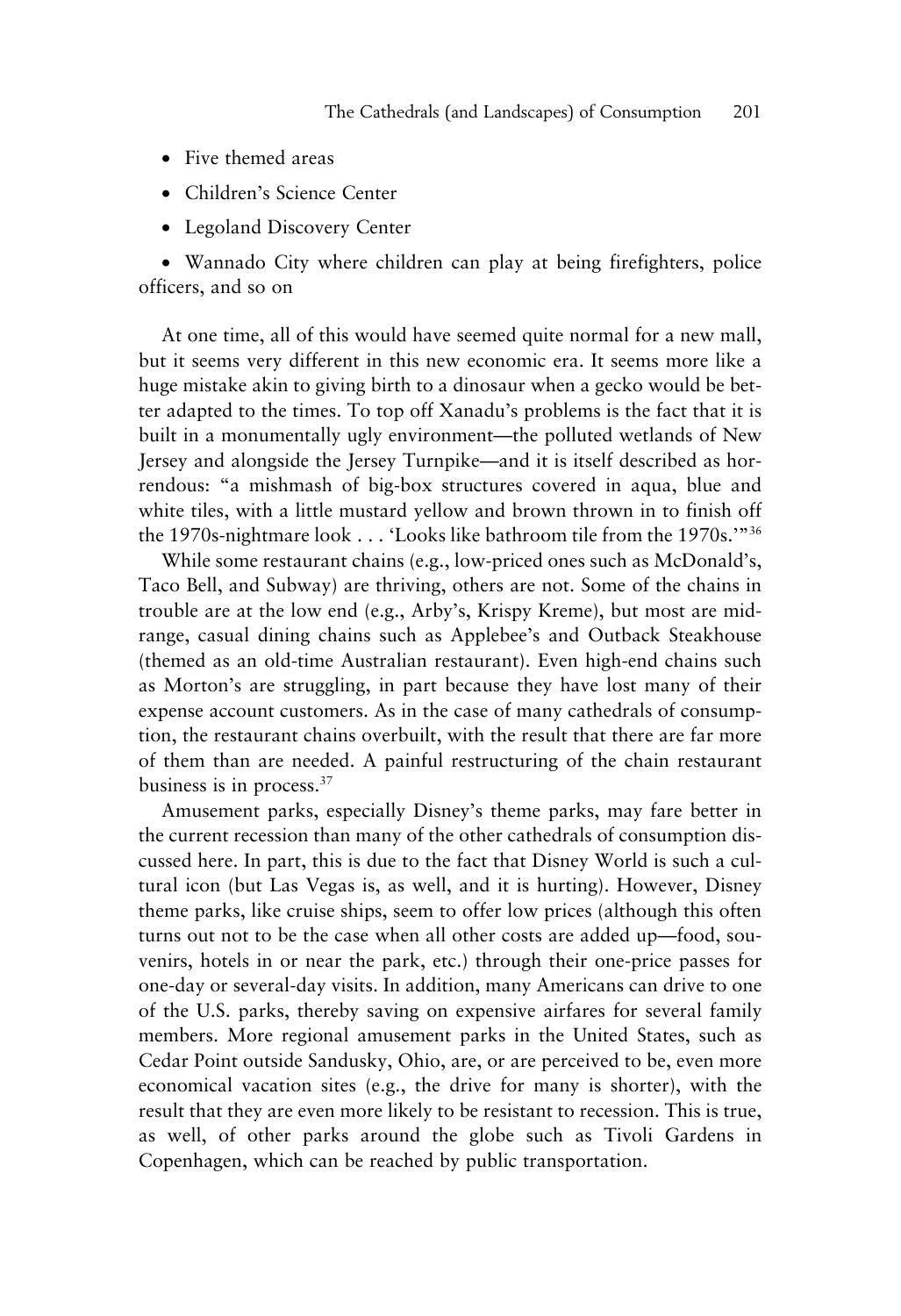#### **THE NOT SO CREATIVE DESTRUCTION OF STILL-BORN CATHEDRALS OF CONSUMPTION**

Whatever the future, as I write what we are witnessing in the realm of consumption, as well as in the larger economy, is another of the economic "gales" that were the focus of the work of Joseph Schumpeter. What defines capitalism to Schumpeter is a process of "creative destruction" where new economic structures are created and old ones are destroyed in order to make room for them. Schumpeter, of course, was focusing on production (e.g., manufacturing plants), but much the same argument can be made about consumption (and, say, casino-hotels and shopping malls). Thus, from a Schumpeterian perspective, new—but still spectacular—cathedrals of consumption (albeit perhaps built more economically, more reliant on advanced technology) will arise and, in many cases, replace at least of some of the "dinosaurs" (e.g., superstores like Linens 'n Things) that dominated an era that now appears to be in rapid retreat.

It is one thing for extant cathedrals of consumption, especially those that have been in existence for some time, to be destroyed (in the name of creative destruction), but it is quite another for those that are in the advanced planning stages or, worse, well along in their construction. The image conveyed by the theory of creative destruction is of a business that has succeeded for a time but has fallen on hard times and/or has been made increasingly marginal by a variety of changes (e.g., economic, technological, social). While we might fret about the destruction of such a business and the loss of jobs facing its employees, there is at least the consolation that it/they had their successes.

While we are witnessing many examples of such classic creative destruction in the current recession, there are many other cathedrals of consumption that are not being built even though much time, money, and planning have already gone into them. Furthermore, there are many others that will experience dramatic and costly delays. However, a much greater problem is created for the structures that have been destroyed during the process of being created (e.g., the Echelon in Las Vegas; see above) or are being completed even though they face a bleak future (at least immediately) and may face the possibility of destruction soon after completion (e.g., the Cosmopolitan and City Place in Las Vegas; the same might be the case for some of the hotels under construction on Palm Jumeirah in Dubai).

In these cases, we have no past history of success, as was the case for, say, Circuit City, to soften the blow of failure, no history of past profits, and no sense that they had their time in the sun but that that time has now past. All we have in these instances is failure (or the great likelihood of failure). This is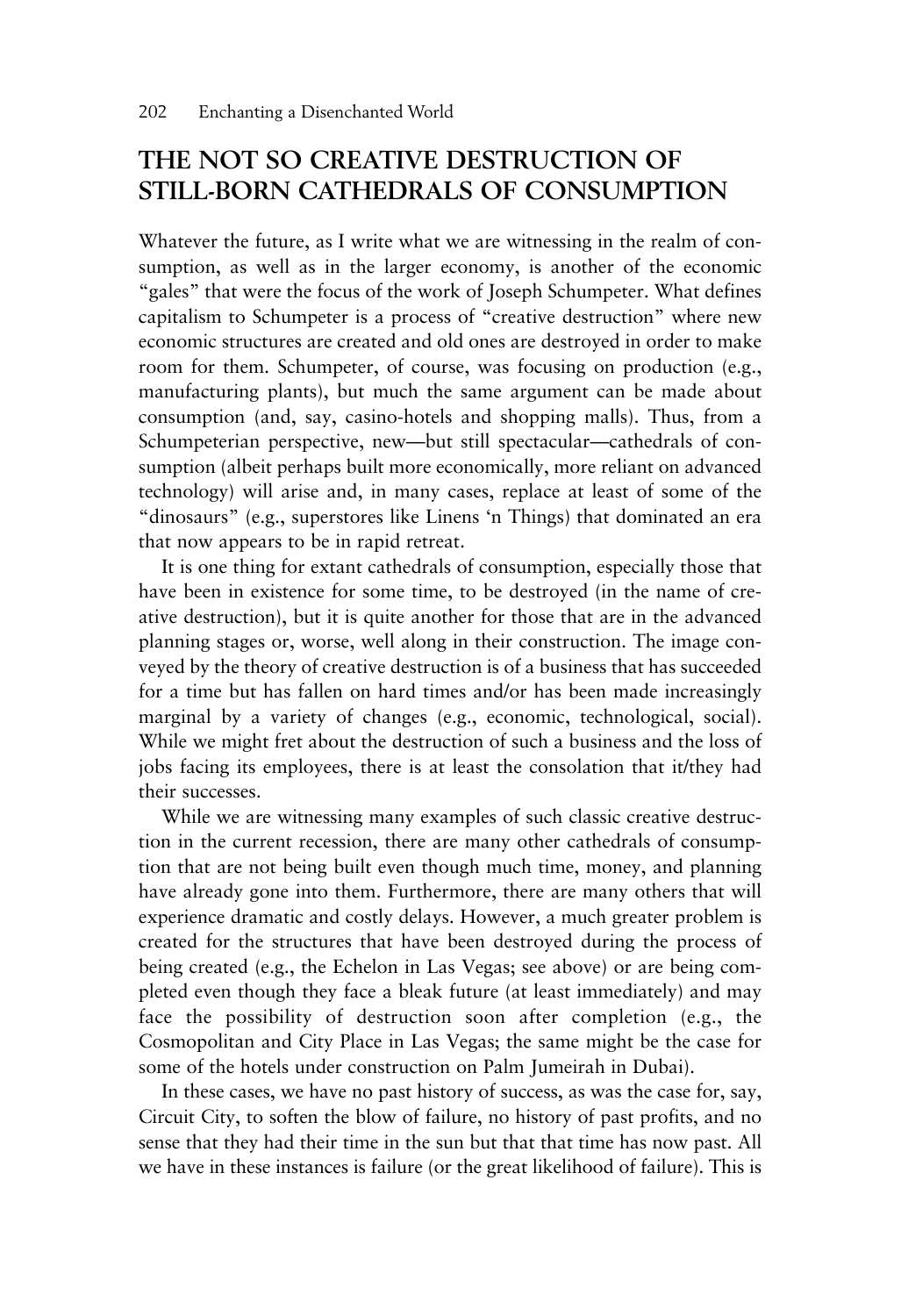not a situation that is considered by the theory of creative destruction and its generally optimistic outlook. If we would like to salvage creative destruction as a theory (although there is no imperative that we must), we need to do so by taking into consideration situations such as these. Creative destruction *may* be a theory that has relevance to the contemporary economic situation, but it is not salvageable without a major overhaul. Among other things, it needs to be able to deal with such still-born organizations.

Creative destruction also needs to be reexamined in the context of globalization. Schumpeter wrote long before the current "global age," with the result that his theory of creative destruction focused only on what transpired within a given country. Thus, his image was, for example, of a factory closing in the Midwest but being replaced by a newer and more efficient one in the South. From the perspective of the United States, this could be seen as a rather benign process since the country as a whole lost nothing and likely gained by such creative destruction. However, in the global era, it is likely the case that that which is new and more efficient might well be created in some other, very distant part of the world. Thus, in the era of globalization, creative destruction is not such a welcome process, at least for some of the companies and nations involved.

We might see this repeated in the case of the cathedrals of consumption. For example, one could conceive of a circumstance in which much of the Las Vegas Strip is decimated by a prolonged depression and/or a dramatic shift in the global economy away from the United States. In that case, it might be that the Cotai Strip in Macau becomes the world's main landscape of consumption as far as gambling is concerned and comes to be populated by the most spectacular casino-hotels. Furthermore, if the global economic center of gravity is indeed shifting to China, India, and Southeast Asia, then it makes sense for Macau to replace Las Vegas as the paradigmatic landscape of consumption, at least as far as gambling is concerned. However, this is not a benign process of creative destruction, at least from the perspective of the United States. The decline of the Las Vegas Strip would be an economic disaster for the city of Las Vegas, the state of Nevada, and perhaps even the United States as a whole.

#### **A WORST-CASE SCENARIO: THE DEATH OF AT LEAST SOME OF THE CATHEDRALS OF CONSUMPTION**

There is another scenario to discuss in this concluding chapter, and that involves the ultimate step in the devolution of at least America's cathedrals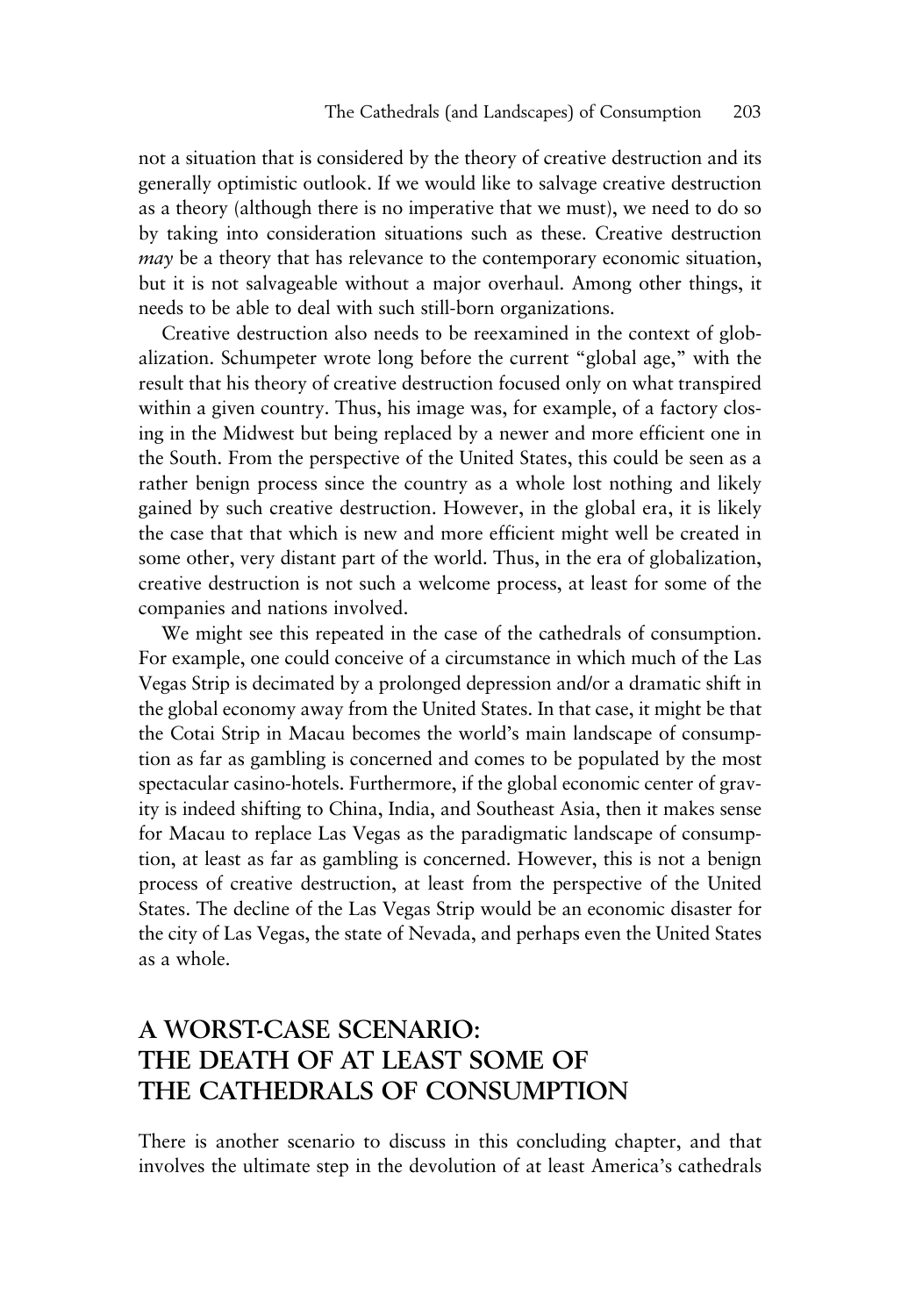of consumption—the demise of many of them! In Schumpeter's terms, this is destruction *without* creation.

The warning signs are everywhere. Of particular interest are not only the cathedrals of consumption that have already disappeared but also those that may soon join them. Among those that have the potential to disappear as I write are the Rite Aid chain of pharmacies (with almost 5,000 stores and 100,000 employees), Blockbuster (a video rental chain with about 60,000 employees), Sbarro (a pizza chain with over one thousand stores and 5,500 employees), Six Flags (an operator of a chain of 20 theme parks), and Station Casinos (which operates 15 casinos off the Strip in Las Vegas and employs 14,000 people).

More generally, at some point in the future, all of the cathedrals of consumption, like all structures throughout history, will die. What sociologists and historians of the future will be left with are the remnants of today's cathedrals of consumption, much as we have today in the case of Stonehenge or the ruins in various locales that are all that remain of the Roman Empire. Returning to the dinosaur metaphor, specifically the bones that remain of them, we will be left with many of the relics of today's leading cathedrals of consumption. Like the dinosaur, these cathedrals of consumption were well suited to one type of reality (economic abundance) but totally ill suited to what may come later (economic decline or other large-scale changes).

Let's assume we are at a relatively early point in the process that will lead in the end to the death of at least some of today's cathedrals of consumption. In thinking about these cathedrals from this point of view, we have much to learn from Walter Benjamin's *The Arcades Project* (see Chapter 3 for a discussion of this work). Benjamin wrote this book over a number of years in the 1920s and 1930s, but he was writing about a largely 19th-century phenomenon that was at the time in its death throes ("the arcades are dying") or at least in decline. Thus, he treated the arcades as "monuments" that had been left behind by, and had left "traces" of, an earlier age or, more negatively, as the "detritus" of that era. For example, the Eiffel Tower in Paris is a monument (it's hard to think of it as detritus) left behind by the Paris Exhibition (or World's Fair) of 1889 (the same is true of the Unisphere that remains from the New York World's Fair of 1964–1965). He was interested in studying such structures as detritus that offer insights into a prior epoch. He saw the arcades as "dreamworlds"38 that cast light on the collective dreams of the era in which they were constructed.

Today, arcades continue to exist in various places in the world, especially in Europe, where they can be studied from Benjamin's perspective. Furthermore, many other cathedrals (or, as Benjamin called them, "temples" [the arcades were such temples in his view]) of consumption, created both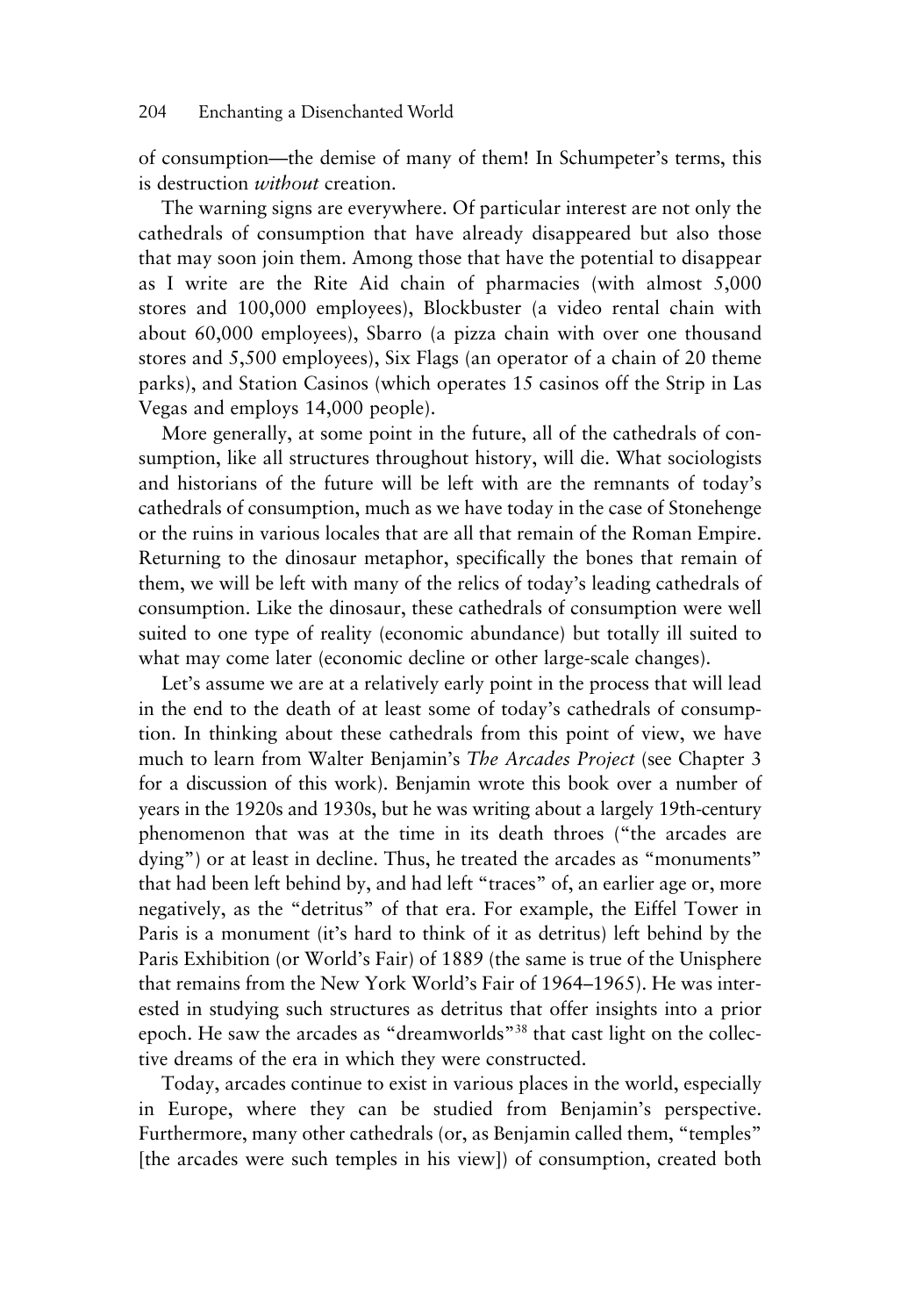before and after the arcades, continue to exist (although they are in decline) and can be studied in much the same way. In fact, the discussion in Chapter 7 of the landscape of consumption in the heart of Milan, Italy, dealt with not only an arcade but also the Duomo that preceded it by several centuries, as well as a department store (La Rinascente) that succeeded it by a few years. All three can be seen as examples of monuments that can be studied for what they tell us about the eras in which they were built and reached their peak.

It could be argued that all of the cathedrals of consumption discussed in this book will experience the same fate sooner or later. However, what the Great Recession has indicated is that some of them are farther along in this process of decline than others. For example, the strip mall, which was already in decline before the recession, has devolved still further in recent years. Those that remain, either as functioning or dead malls, can be seen as detritus of an earlier era when comparatively little spectacle was needed in order to construct a cathedral of consumption. These were, and are, very functional sites that have, in many cases, been abandoned for the more spectacular fully enclosed malls and mega-malls.

Even if we assume that all of the above is true or comes to pass, the point is that a study of all of these monuments is worthwhile for what it tells us about the age, just past or now passing, that gave us the ultimate, at least until now, cathedrals of consumption. Furthermore, it would be useful to think of all cathedrals of consumption as having a life cycle with some in their early stages of life (e.g., online malls, shopping via a smartphone) while others (e.g., strip malls) are in their twilight years. This gives us a more processual view of all cathedrals of consumption and allows us to compare and contrast them from this perspective. If nothing else, this will allow us to see that what now seem to be permanent structures are really in the midst of a process that will end some day, as did the Roman Empire, in their "decline and fall."

#### **GLIMPSING THE FUTURE OF SPECTACLES**

It seems likely that once the price competition discussed above is set in motion, it will continue for some time, even if the economy recovers more rapidly than is expected. Consumers come to expect price cuts, sales, and bargains, and the cathedrals of consumption will have no choice but to continue to satisfy those expectations, at least for a time. This could become part of a process of deflation that many observers fear could develop in the wake of the Great Recession and is already occurring in Spain, Iceland, and elsewhere.<sup>39</sup>

However, as soon as it is feasible, the cathedrals of consumption will seek to shift back to sales competition. On one hand, this means a focus on the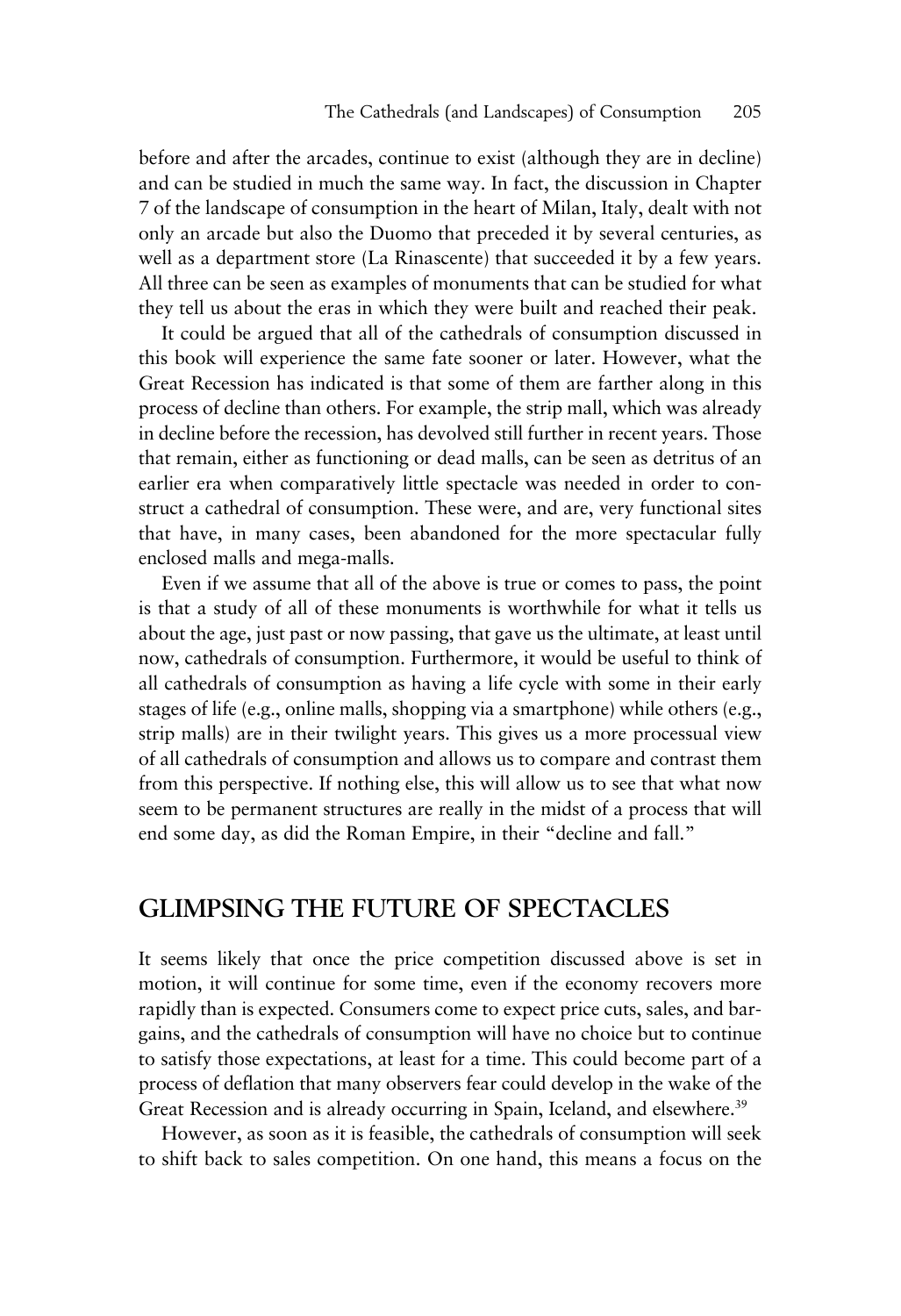same kinds of things that one finds throughout the economy such as advertising and marketing. However, as we have seen, what is unique about the cathedrals of consumption is their reliance on spectacle as a means of competing on the basis of sales. Thus, it is argued here that we will see a return to spectacle and to the specific methods discussed in this book to create spectacle. However, the lessons of the Great Recession will not be lost on those who own and control the cathedrals of consumption. They will come to see that some mistakes were made in the creation of spectacles, and we are likely to see less use of at least some of those techniques in the future. Conversely, it will become clear that other methods made sense and will continue to make sense down the road. Furthermore, it is likely that efforts will be made to rediscover older, or to create new, methods for generating a spectacle.

Here we need to differentiate between extant cathedrals of consumption and those likely to be built in the near future. In terms of the former, the cathedrals exist, and they need to attract large numbers of people in order to survive. They will rely on not only price competition but also traditional methods of generating spectacle in order to save themselves, if not to prosper once again. They will also be attuned to searching for new ways of generating spectacle, but they will be hampered in that search by the nature of their structures. That is, massive structures are likely to continue to require equally massive spectacles. Furthermore, such spectacles are inherent parts of most of those structures. However, this means a continuation of the cycle that got these cathedrals of consumption into great difficulty in recent years—massive expenditures to build and operate great cathedrals of consumption with enormous and very costly spectacles in order to attract huge crowds.

In light of this discussion, one of the most interesting and telling responses of indoor malls in trouble is to turn to traditional spectacles in order to save themselves by luring potential customers. In early 2009, a number of U.S. malls began planning to install a huge and costly (approaching \$2 million to install) contraption called a Flowrider in spaces in the mall vacated by, for example, department stores. The Flowrider is a glass-enclosed wave pool with a machine that propels 35,000 gallons of water over a slope at 30 miles per hour.40 Some potential customers are drawn to play in the pool; many others just come to watch the spectacle. Of course, as with all spectacles, the hope is that people will stay in the mall and consume in various shops. However, the Flowrider represents a continuation of the belief that cathedrals of consumption need large and expensive spectacles in order to survive.

The cathedrals of consumption to be built in the future will not labor under the constraints on extant cathedrals. Furthermore, they will, or should, have a clear-eyed view about what has happened to the economy,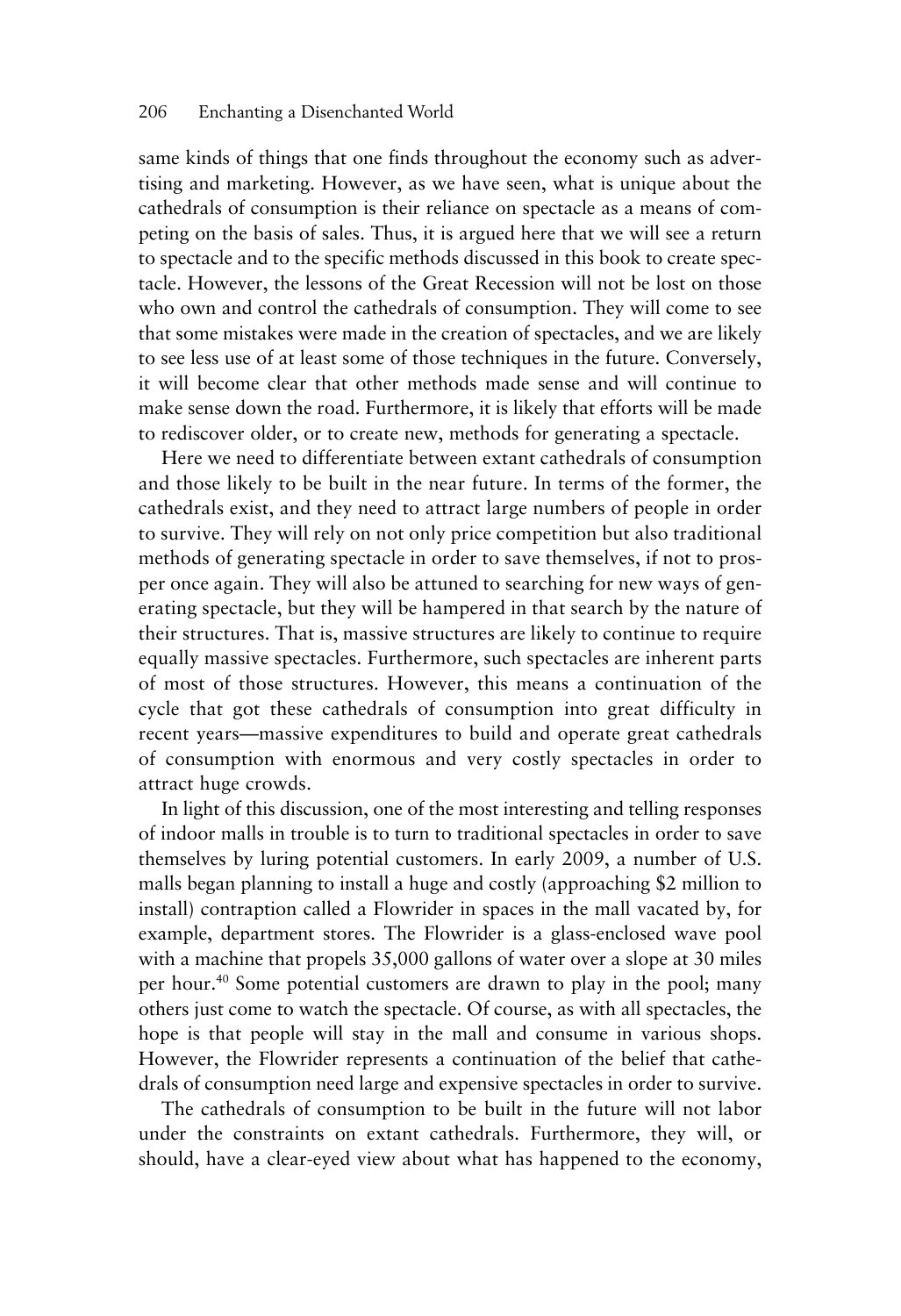consumption, and the cathedrals of consumption. This will enable them to learn better from past mistakes. They are in a better position to build on those lessons because they are not as constrained as extant cathedrals of consumption. Thus, they will examine critically the traditional methods of creating spectacle, and they will be more determined to find and to experiment with new methods of creating spectacle.

As mentioned above, it is the cathedrals of consumption under construction that are in the most difficult situation, although their fate will vary by their position in the global economy. In the United States, there is the new condominium complex, Icon Brickell, at the confluence of the Miami River and Key Biscayne in downtown Miami, Florida. It cost \$1.25 billion to build and has the following spectacular characteristics:

It has 1,646 condos, a 28,000-square-foot fitness area and a two-acre pool deck with a 12-foot-high limestone fireplace. The 22-foot-tall sculptured columns, 100 of them, marking the entry way were inspired by the monumental moai statues on Easter Island and cost \$15 million.<sup>41</sup>

It has three towers, the smallest is 50 stories high (said one real estate executive who, seems belatedly, to have come to his senses, "Bigger is not better"42), and the complex includes a boutique hotel. The problem is that this building complex was completed and its condos came on the market as the Great Recession emerged and also in the face of massive overbuilding in Florida in general (yet another example of excess and irrational exuberance). Between 2003 and 2009, 83 towers were built in Miami, putting 23,000 new condo units on the market. As of December 31, 2008, 45% of them had not been sold. In the case of Icon Brickell, only 30 of the 500 condos (priced between \$400,000 and \$800,000) that were ready for closing at the end of 2008 actually closed. Like many cathedrals of consumption of this bygone era, Icon Brickell is spectacular and spectacularly expensive. For the moment, it sits largely empty and looks very much like one of many dinosaurs still standing in Miami Beach, as well as elsewhere in the United States and the world.

The key point is that Icon Brickell is in existence, and the expensive spectacle associated with it is going to do it little good in the current economic environment. It is going to need to compete, very reluctantly, on a price basis, and that means cutting prices, probably drastically, until its inventory of condos, and that of others, is eventually sold. It, like all other extant cathedrals of consumption, has little choice, but those currently being contemplated can rethink the nature, extent, and type of spectacle they wish to create.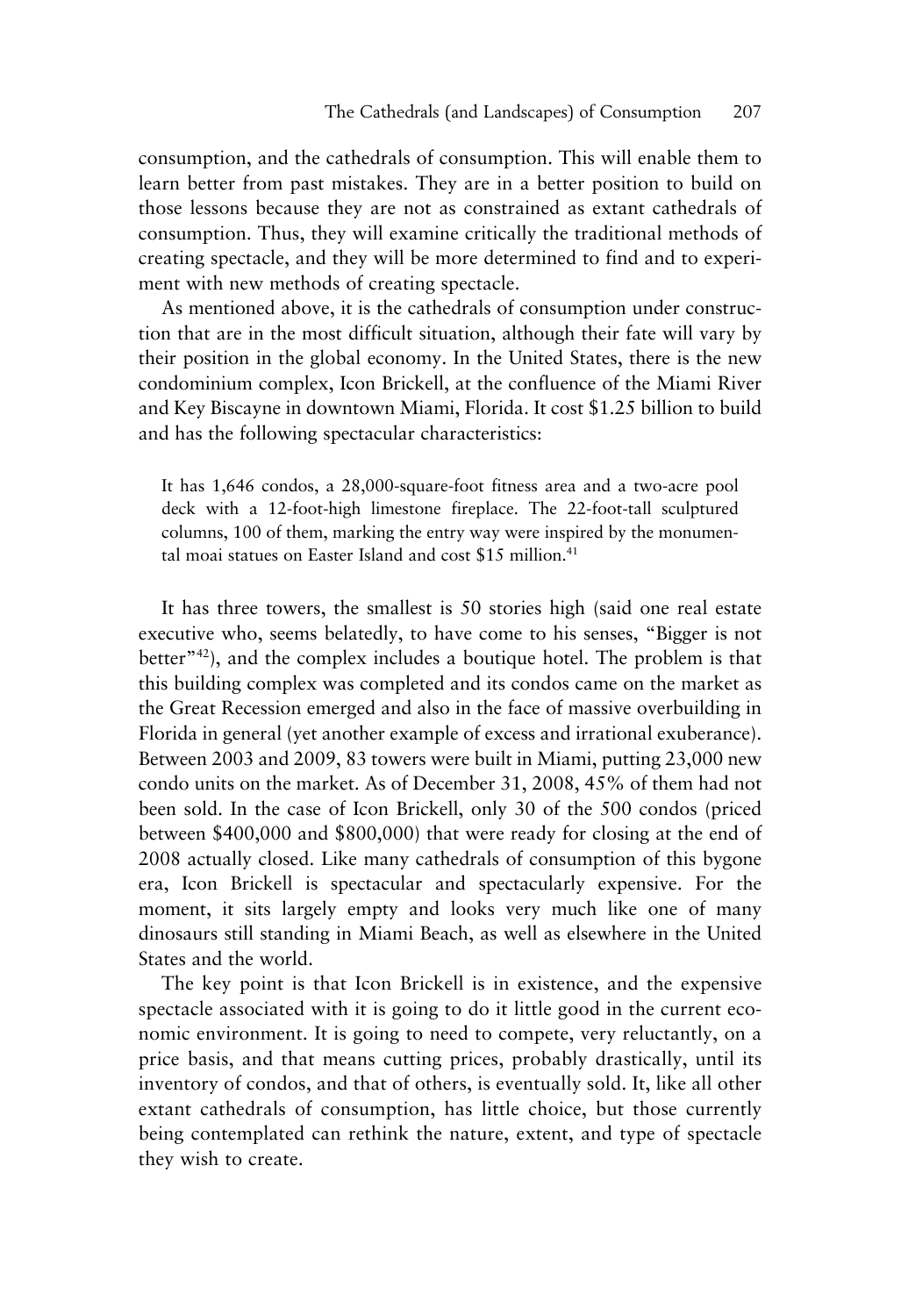However, it should be pointed out that the actions taken and the fate of cathedrals of consumption will vary by geographic location. Within the United States in general and the Miami, Florida, area in particular, the cathedrals of consumption are going to have a difficult time, and it will not be easy for them to avoid becoming dinosaurs. Other areas of the world—Dubai and Macau, in particular—are likely to continue to experience some difficulties, but in the long term, their cathedrals of consumption are more likely to escape the perils of "dinosaurization."

The one type of spectacle that we are certain to see less of in the future is that which relies on spatial manipulations, especially the creation of huge, and hugely expensive, $43$  spaces (although the Flowrider discussed above indicates this will not disappear). Instead of "more is more," the dominant ideology is going to be "less is more." As has been discussed previously, huge physical spaces have become liabilities. No matter how spectacular a cathedral of consumption is physically, it is quite unspectacular if it is more or less empty. In boom times, luring large crowds is not a problem, but it is in depressed times and even in a more normal economy. While overall, there will be less reliance on large spaces to create spectacle, there will, once again, be global variation in this. Given its likely economic decline, there will be fewer such spaces in the United States, but in other places that are likely to expand economically—China and the Arab States, for example—we are apt to see a resumption of the building of such spaces once the recession ebbs.

The other type of spatial spectacle—being in many different geographic locales—is also likely to be used less, although it will not decline as much as the use of great spaces. Lower end global chains like McDonald's, IKEA, and Wal-Mart are likely to expand their reach into ever more locales, while those on the higher end will slow down in terms of expansion or even retreat, at least until the economy picks up dramatically. Building yet another locale in still another part of the world is, in the end, a comparatively low-cost undertaking, especially for low-end chains, and if it doesn't work, it can be closed with relatively little effect on the massive corporations that created it. In fact, the companies mentioned above have not been shy about either building or closing locales as demanded by market considerations.

Creating spectacle via implosion has a mixed future. On one hand, this has often involved huge spaces and great costs (e.g., Xanadu). Given what has been said above about size, we are likely to see fewer implosions of this magnitude in the future. On the other hand, implosion does not necessarily require great spaces and huge expenditures. Implosion can occur in very modest settings with a multitude of offerings, making them attractive to consumers. 7–11 is a chain that, over the years, has changed from its roots as a convenience (grocery) store; a number of other means of consumption have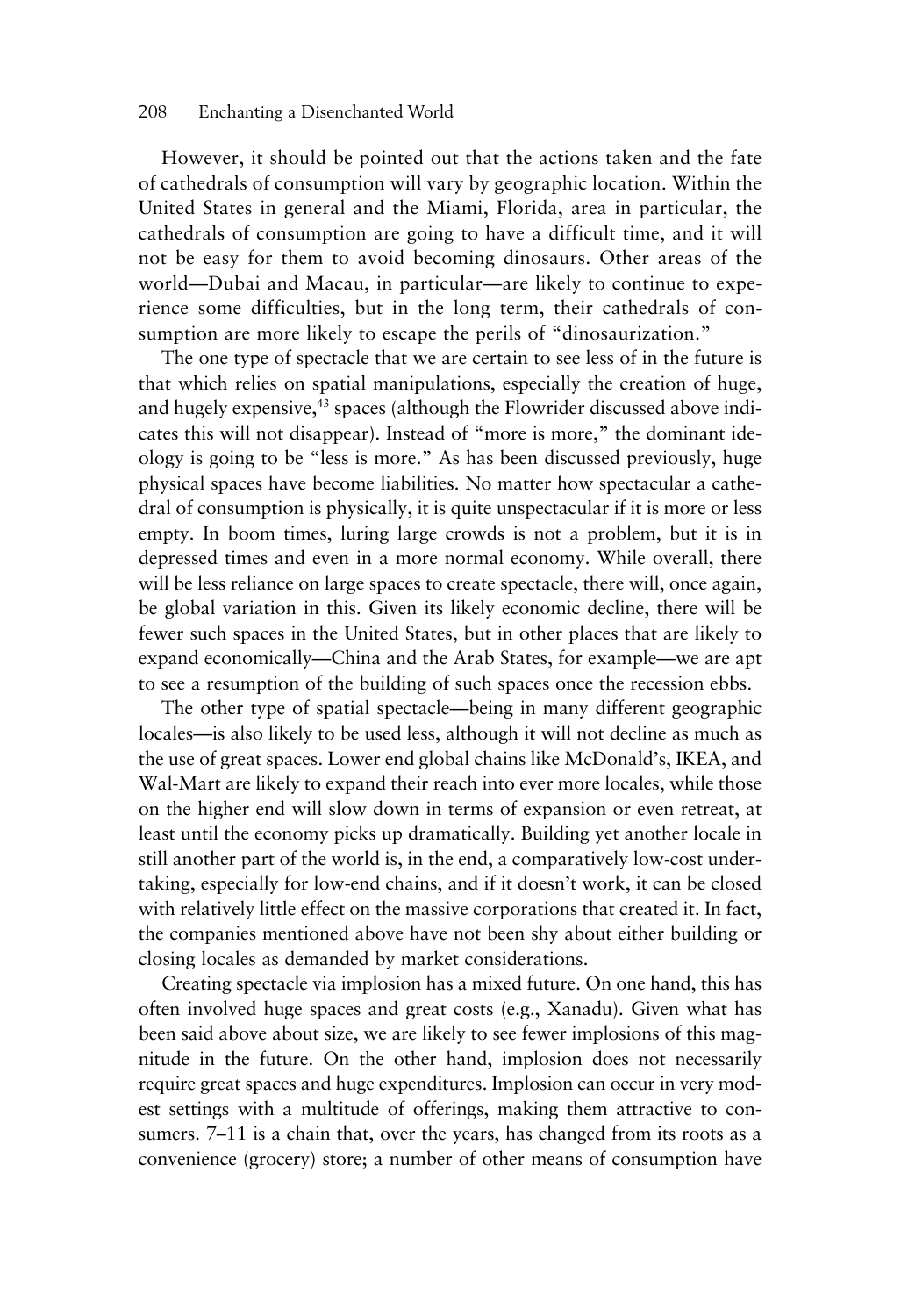imploded into it—newsstand, restaurant, coffee shop, bank (ATM machines, etc.), phone store (purveyor of prepaid phone cards), and so on. There is a spectacle to all of this, but it is a highly economical form of implosion. It is likely that cathedrals of consumption will make more use of such economical forms of implosion. They create a spectacle and a synergy that leads to greater sales and profits (and lower costs). It is certainly not eye-popping; it is more a spectacle of convenience, but given the global proliferation of 7–11s and their clones, it seems to work and to be highly profitable.

Given the fact that many of the cathedrals of consumption are likely to continue to exist, we are apt to see new forms of implosion into at least some of them. While some fully enclosed malls will be closed or used for other purposes, many of them will look to new forms of implosion for their salvation. Among the likely new inhabitants of malls are not only more small independent businesses but also libraries, medical facilities, classrooms for community and technical colleges, dance studios, nonprofit arts groups, and even religious centers.44

Manipulations of time will continue to be attractive sources of spectacle, again largely because time can be manipulated in an economical manner. Being spectacularly fast does not necessarily mean high costs, as is well demonstrated by the fast-food restaurants, 7–11, the express package delivery services, and the like. Seeming to be everywhere is also not extraordinarily costly, as reflected, again, in the same examples. Combining a variety of different time periods in one setting is also not inherently a costly operation, although it has at times been done at high cost (e.g., Disney World, the Las Vegas Strip). Similarly, concealing the time of day or obscuring the fact that time is passing is also amenable to being accomplished at low cost. Finally, while we will discuss technology at more length below, the manipulation of time is particularly amenable to the use of various advanced technologies, and as will be argued, technology represents an important tool in the production of future spectacles, especially those that are done economically.

While many well-known simulations have been extraordinarily costly, there is no reason inherent in them that requires that they be expensive. At the extreme high end have been the simulations that define Las Vegas and the casino-hotels on the Strip. However, at the lower end of the continuum in terms of cost, there have been, and are, fast-food restaurants (e.g., Long John Silver, the now-defunct Roy Rogers), as well as more upscale chains (e.g., Rainforest Cafe) that simulate some other world. There is nothing to prevent the creation of highly appealing, even spectacular, simulations that cost relatively little to produce.

Beyond the possibilities associated with the methods of creating spectacle discussed above and earlier in the book, there are other possibilities for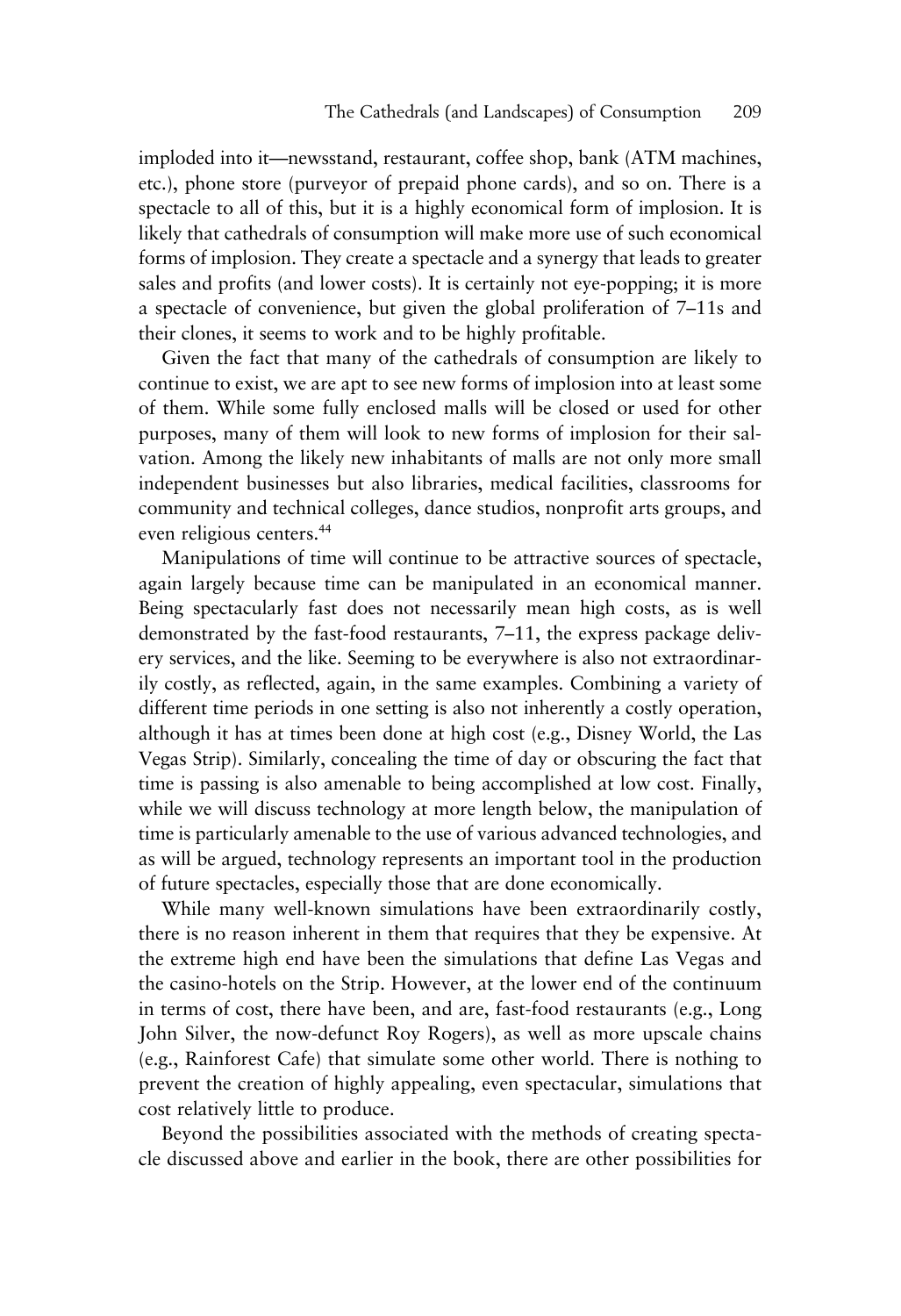creating economical spectacles. One example is moving away from the idea of overwhelming consumers and to the opposite direction of underwhelming them. Clearly, as a general rule, it is going to be far more costly to overwhelm than underwhelm consumers. The idea here would involve such things as packing a great deal into a small space, producing a cathedral of consumption that is highly manageable rather than being unmanageable, and relatedly focusing on producing a space that is defined by its walkability rather than requiring all sorts of conveyances (e.g., monorails) to traverse the property. There are, in fact, spectacles such as this, including, as mentioned earlier, Main Street in Disneyland/Disney World and Easton Town Center. Another is Madurodam near The Hague in the Netherlands. It is a "typical" Dutch city, with characteristically Dutch buildings, built on 1/25th the actual scale of the buildings. Not a lot of attention has been devoted to producing spectacles that are underwhelming, but they have been done, and more important, there is a lot more that can be done with them.

However, the most important factor in producing less costly spectacles in the future will involve the use of new and advanced technology. Most of the major cathedrals of consumption discussed in this book are based on brickand-mortar structures that employ large numbers of people. Such structures, as we have seen, are very expensive to build and maintain. Furthermore, they all tend to be highly labor intensive, and the employment of large numbers of human workers is very costly. The future would seem to depend on the invention of new and in many cases unimagined technologies that will be, or will produce, spectacles that do not require large and expensive structures or large numbers of people to operate. Here we are still in the realm of science fiction, but a technology that is capable of creating virtual reality or holograms in which consumers can immerse themselves and that requires few employees to staff and maintain comes to mind.

However, the use of advanced technology to create spectacle is already with us in various realms such as video and online games and on much of the Internet, especially Web 2.0 (e.g., Second Life). While this technology is initially expensive, once it is up and running, the costs are minimal. Better yet, because they exist in an immaterial world, the spectacles are free of material limits. This means that one is much freer to create and to experience a spectacle than in the material world. The possibilities for using the techniques discussed in this book to create spectacles—simulation, space, time, and implosion—are infinitely greater on the Internet than they are in the material world. Furthermore, relating to the point made above, it all occurs in a far more manageable world on one's computer and computer screen.

By the way, a cost saving associated with the Internet, especially Web 2.0, is using the consumer to do labor at no charge that in other instances would